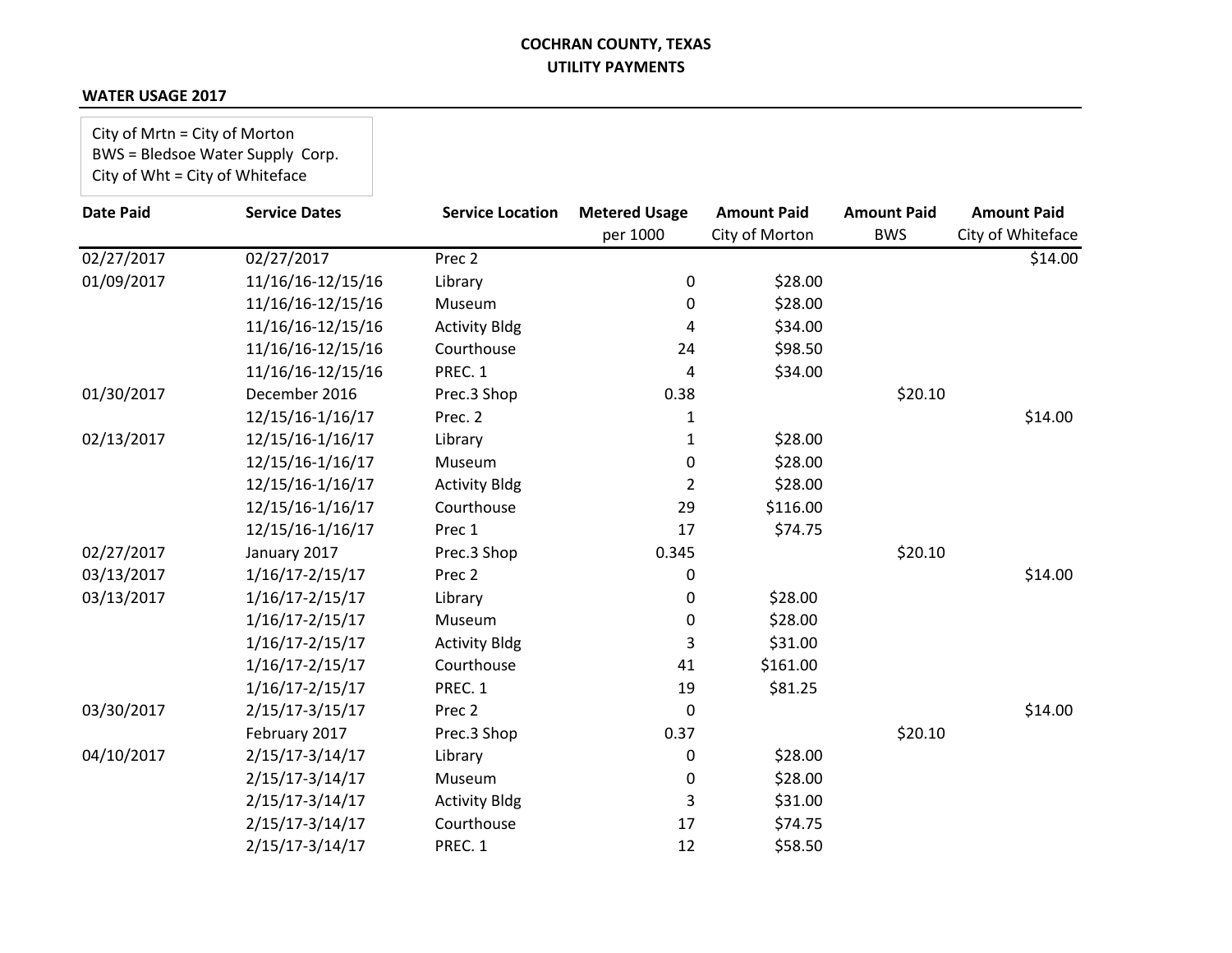#### **WATER USAGE 2017**

City of Mrtn = City of Morton BWS = Bledsoe Water Supply Corp. City of Wht = City of Whiteface

| <b>Date Paid</b> | <b>Service Dates</b> | <b>Service Location</b> | <b>Metered Usage</b> | <b>Amount Paid</b> | <b>Amount Paid</b> | <b>Amount Paid</b> |
|------------------|----------------------|-------------------------|----------------------|--------------------|--------------------|--------------------|
|                  |                      |                         | per 1000             | City of Morton     | <b>BWS</b>         | City of Whiteface  |
| 04/24/2017       | March 2017           | Prec.3 Shop             | 0.34                 |                    | \$20.10            |                    |
| 05/08/2017       | 3/15/17-4/17/17      | Prec. 2                 | 1                    |                    |                    | \$14.00            |
| 05/08/2017       | 3/14/17-4/17/17      | Library                 | $\mathbf{1}$         | \$28.00            |                    |                    |
|                  | 3/14/17-4/17/17      | Museum                  | $\Omega$             | \$28.00            |                    |                    |
|                  | 3/14/17-4/17/17      | <b>Activity Bldg</b>    | 4                    | \$34.00            |                    |                    |
|                  | 3/14/17-4/17/17      | Courthouse              | 116                  | \$477.50           |                    |                    |
|                  | 3/14/17-4/17/17      | PREC. 1                 | 0                    | \$28.00            |                    |                    |
| 05/30/2017       | April 2017           | Prec.3 Shop             | 0.38                 |                    | \$20.10            |                    |
| 06/12/2017       | 4/17/17-5/15/17      | Library                 | 0                    | \$28.00            |                    |                    |
|                  | $4/17/17 - 5/15/17$  | Museum                  | 0                    | \$28.00            |                    |                    |
|                  | 4/17/17-5/15/17      | <b>Activity Bldg</b>    | 9                    | \$49.00            |                    |                    |
|                  | $4/17/17 - 5/15/17$  | Courthouse              | 221                  | \$923.75           |                    |                    |
|                  | 4/17/17-5/15/17      | PREC. 1                 | 0                    | \$28.00            |                    |                    |
| 06/12/2017       | May 2017             | Prec.3 Shop             | 0.32                 |                    | \$20.10            |                    |
| 06/12/2017       | $4/17/17-5/17/17$    | Prec. 2                 | $\Omega$             |                    |                    | \$14.00            |
| 06/29/2017       | <b>June 2017</b>     | Prec.3 Shop             | 0.32                 |                    | \$20.10            |                    |
| 07/10/2017       | 5/15/17-6/15/17      | Library                 | 0                    | \$28.00            |                    |                    |
|                  | 5/15/17-6/15/17      | Museum                  | 0                    | \$28.00            |                    |                    |
|                  | 5/15/17-6/15/17      | <b>Activity Bldg</b>    | 6                    | \$40.00            |                    |                    |
|                  | 5/15/17-6/15/17      | Courthouse              | 178                  | \$741.00           |                    |                    |
|                  | 5/15/17-6/15/17      | PREC. 1                 | 1                    | \$28.00            |                    |                    |
| 07/10/2017       | 5/17/17-6/14/17      | Prec. 2                 | 0                    |                    |                    | \$14.00            |
| 07/28/2017       | <b>July 2017</b>     | Prec.3 Shop             | 0.76                 |                    | \$20.10            |                    |
| 08/14/2017       | $6/15/17-7/17/17$    | Library                 | 1                    | \$28.00            |                    |                    |
|                  | $6/15/17 - 7/17/17$  | Museum                  | 0                    | \$28.00            |                    |                    |
|                  | 6/15/17-7/17/17      | <b>Activity Bldg</b>    | 12                   | \$58.50            |                    |                    |
|                  | 6/15/17-7/17/17      | Courthouse              | 231                  | \$966.25           |                    |                    |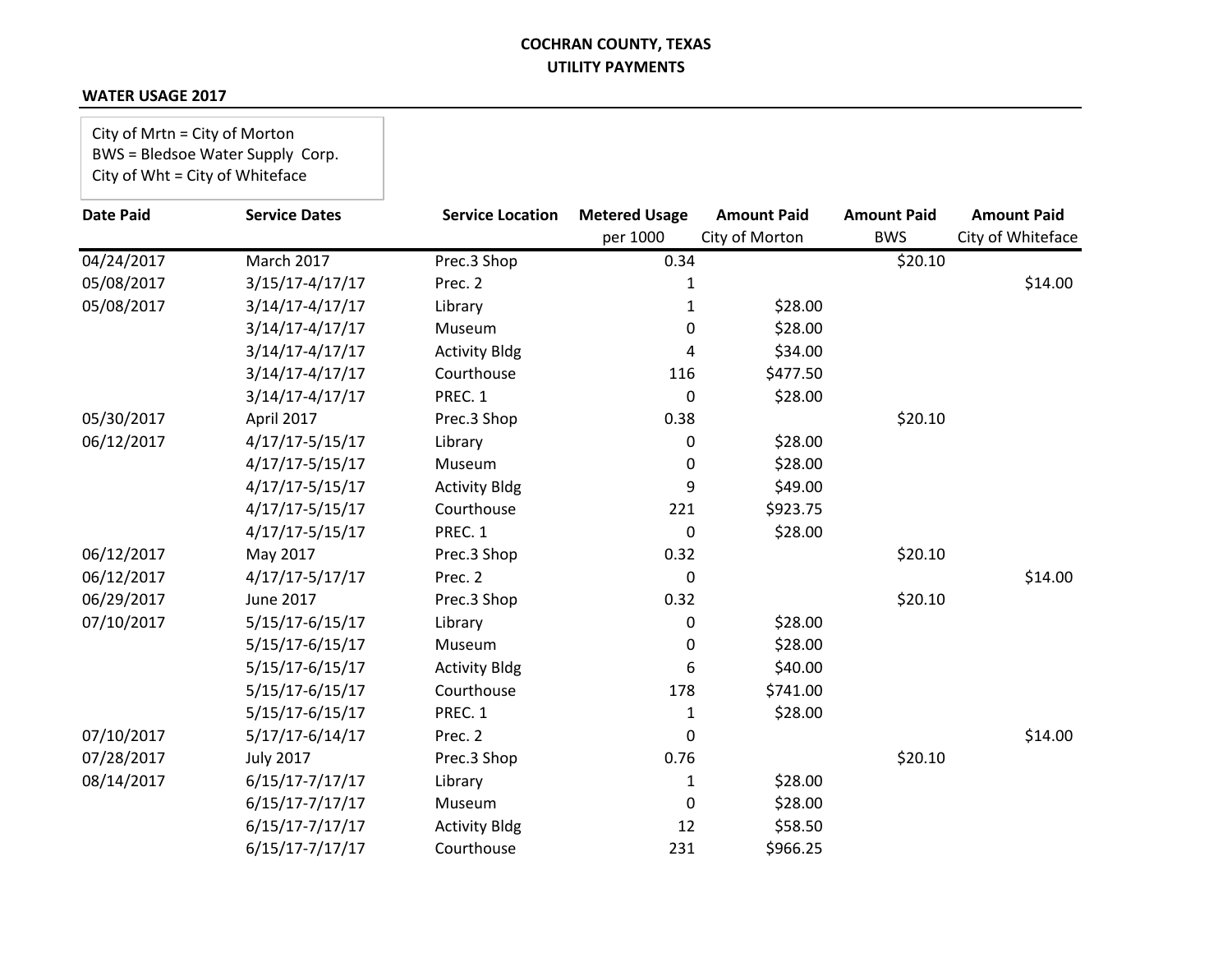#### **WATER USAGE 2017**

City of Mrtn = City of Morton BWS = Bledsoe Water Supply Corp. City of Wht = City of Whiteface

| <b>Date Paid</b> | <b>Service Dates</b> | <b>Service Location</b> | <b>Metered Usage</b> | <b>Amount Paid</b> | <b>Amount Paid</b> | <b>Amount Paid</b> |
|------------------|----------------------|-------------------------|----------------------|--------------------|--------------------|--------------------|
|                  |                      |                         | per 1000             | City of Morton     | <b>BWS</b>         | City of Whiteface  |
| 08/14/2017       | $6/15/17 - 7/17/17$  | PREC. 1                 | 0                    | \$28.00            |                    |                    |
| 08/14/2017       | $6/14/17 - 7/17/17$  | Prec. 2                 | 0                    |                    |                    | \$14.00            |
| 08/14/2017       | August 2017          | Prec.3 Shop             | 825                  |                    | \$20.10            |                    |
| 09/11/2017       | 7/17/17-8/15/17      | Library                 | 1                    | \$28.00            |                    |                    |
|                  | 7/17/17-8/15/17      | Museum                  | 0                    | \$28.00            |                    |                    |
|                  | 7/17/17-8/15/17      | <b>Activity Bldg</b>    | 4                    | \$34.00            |                    |                    |
|                  | 7/17/17-8/15/17      | Courthouse              | 115                  | \$473.25           |                    |                    |
|                  | 7/17/17-8/15/17      | PREC. 1                 | 1                    | \$28.00            |                    |                    |
| 09/11/2017       | 7/17/17-8/15/17      | Prec. 2                 | $\Omega$             |                    |                    | \$14.00            |
| 09/28/2017       | September 2017       | Prec.3 Shop             | 1500                 |                    | \$20.10            |                    |
| 10/09/2017       | 8/15/17-9/15/17      | Library                 | 0                    | \$28.00            |                    |                    |
|                  | 8/15/17-9/15/17      | Museum                  | 0                    | \$28.00            |                    |                    |
|                  | 8/15/17-9/15/17      | <b>Activity Bldg</b>    | 6                    | \$40.00            |                    |                    |
|                  | 8/15/17-9/15/17      | Courthouse              | 108                  | \$443.50           |                    |                    |
|                  | 8/15/17-9/15/17      | PREC. 1                 | 0                    | \$28.00            |                    |                    |
| 10/09/2017       | 8/15/17-9/15/17      | Prec. 2                 | 0                    |                    |                    | \$14.00            |
| 10/30/2017       | September 2017       | Prec.3 Shop             | 1180                 |                    | \$20.10            |                    |
| 11/13/2017       | 9/15/17-10/16/17     | Library                 | $\mathbf{1}$         | \$28.00            |                    |                    |
|                  | 9/15/17-10/16/17     | Museum                  | 0                    | \$28.00            |                    |                    |
|                  | 9/15/17-10/16/17     | <b>Activity Bldg</b>    | 6                    | \$41.00            |                    |                    |
|                  | 9/15/17-10/16/17     | Courthouse              | 34                   | \$142.50           |                    |                    |
|                  | 9/15/17-10/16/17     | PREC. 1                 | 0                    | \$28.00            |                    |                    |
| 11/13/2017       | 9/15/17-10/16/17     | Prec. 2                 | $\Omega$             |                    |                    | \$14.00            |
| 11/29/2017       | October 2017         | Prec.3 Shop             | 740                  |                    | \$20.10            |                    |
| 12/11/2017       | 10/16/17-11/15/17    | Library                 | 0                    | \$28.00            |                    |                    |
|                  | 10/16/17-11/15/17    | Museum                  | 0                    | \$28.00            |                    |                    |
|                  | 10/16/17-11/15/17    | <b>Activity Bldg</b>    | 11                   | \$57.50            |                    |                    |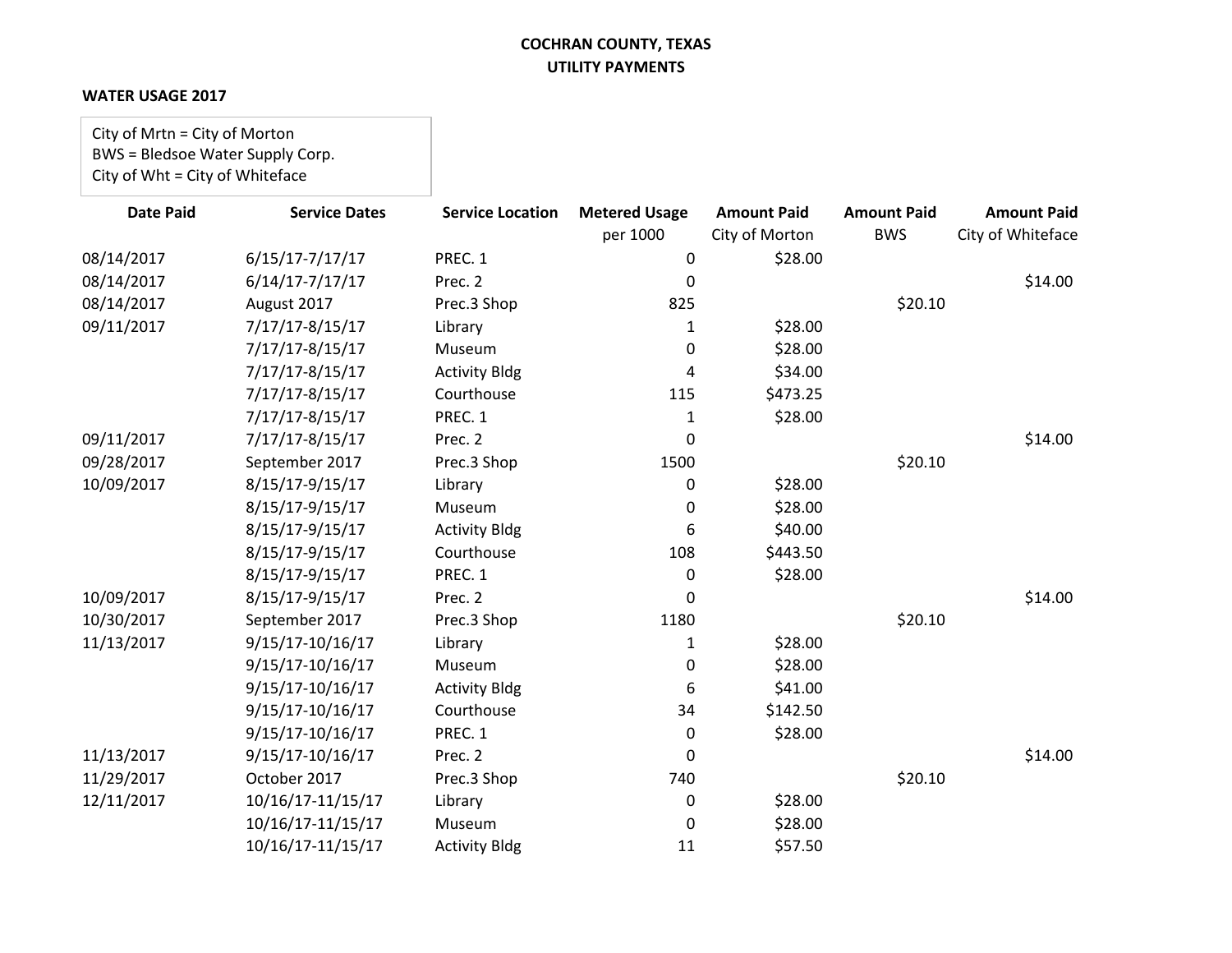#### **WATER USAGE 2017**

City of Mrtn = City of Morton BWS = Bledsoe Water Supply Corp. City of Wht = City of Whiteface

| Date Paid  | <b>Service Dates</b> | <b>Service Location</b> | <b>Metered Usage</b> | <b>Amount Paid</b> | <b>Amount Paid</b> | <b>Amount Paid</b> |
|------------|----------------------|-------------------------|----------------------|--------------------|--------------------|--------------------|
| 12/11/2017 | 10/16/17-11/15/17    | Courthouse              | 27                   | \$115.25           |                    |                    |
|            | 10/16/17-11/15/17    | PREC. 1                 |                      | \$28.00            |                    |                    |
| 12/11/2017 | 10/16/17-11/15/17    | Prec. 2                 |                      |                    |                    | \$14.00            |
| 12/28/2017 | November 17          | Prec.3 Shop             | 1430                 |                    | \$20.10            |                    |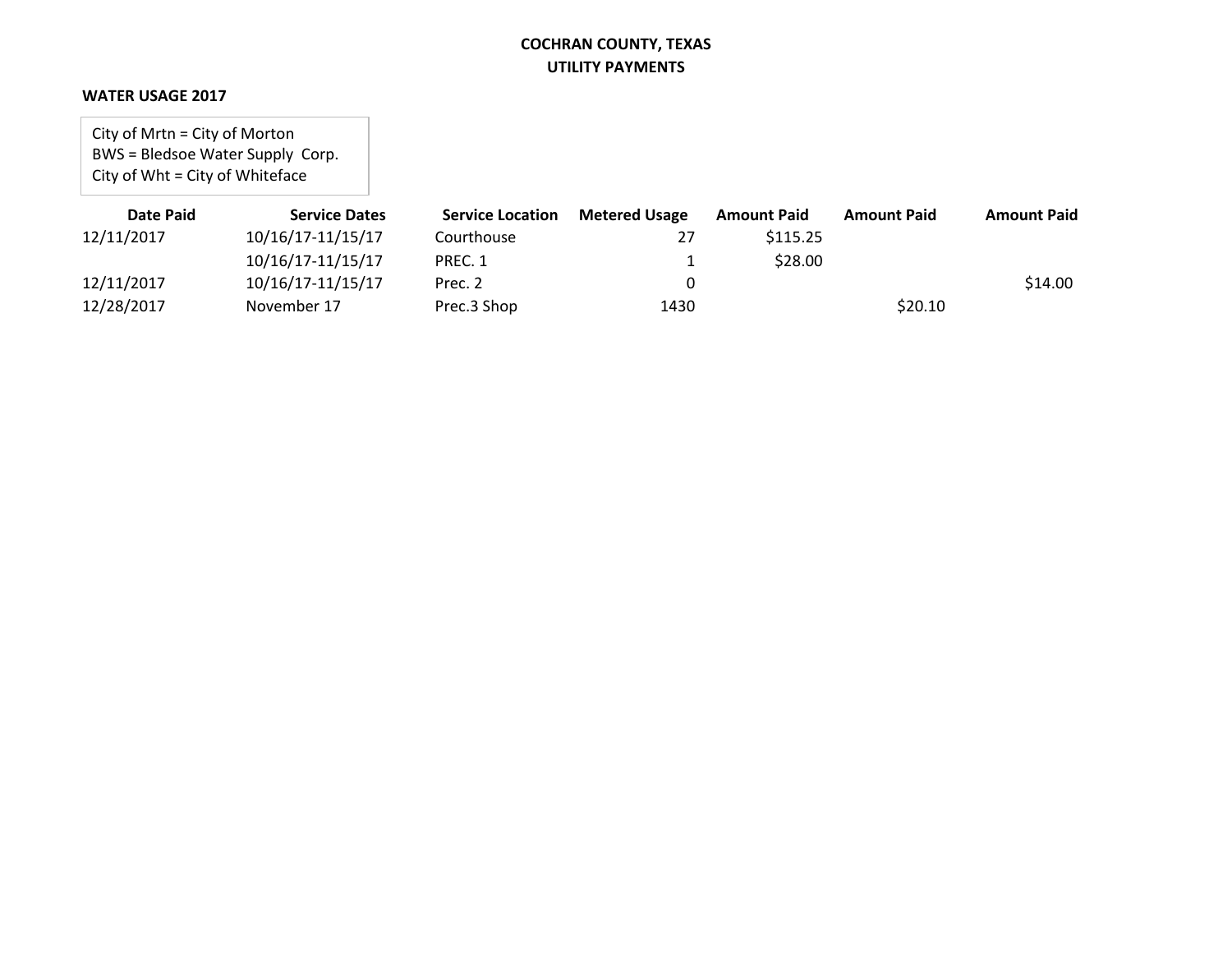#### **ELECTRICITY USAGE 2017**

## XCEL = XCel Energy

| <b>Date Paid</b> | <b>Service Dates</b> | <b>Service Location</b> | <b>Metered Usage</b><br>KwH | <b>Amount Pd</b><br><b>XCEL</b> | <b>Amount Pd</b><br><b>BCEC</b> |  |
|------------------|----------------------|-------------------------|-----------------------------|---------------------------------|---------------------------------|--|
| $Jan-17$         | 11/15/16-12/14/16    | Prec 3 Shop             | 40                          |                                 | \$18.42                         |  |
| 01/30/2017       | December 2016        | 2 Area lights           |                             |                                 | \$24.10                         |  |
|                  | 11/18/16-12/19/16    | Prec 4 Shop             | 630                         |                                 | \$66.87                         |  |
|                  | December 2016        | Area light              |                             |                                 | \$11.65                         |  |
|                  | 11/4/16-12/6/16      | <b>Sheriff Posse</b>    | 0                           |                                 | \$22.71                         |  |
|                  | 12/19/16-1/19/17     | Airport                 | 555                         | \$52.93                         |                                 |  |
|                  | 12/16/16-1/19/17     | Courthouse              | 23880                       | \$1,535.24                      |                                 |  |
|                  | 12/19/16-1/19/17     | <b>Softball Park</b>    | 0                           | \$10.61                         |                                 |  |
|                  | 12/16/16-1/19/17     | N Comm tower            | 475                         | \$48.42                         |                                 |  |
|                  | 12/19/16-1/19/17     | Prec 1 shop             | 712                         | \$64.91                         |                                 |  |
|                  | 12/16/16-1/19/17     | Library                 | 1297                        | \$113.25                        |                                 |  |
|                  | 12/16/16-1/18/17     | 1 Area light            | 61                          | \$15.82                         |                                 |  |
|                  | 12/16/16-1/19/17     | Museum                  | 386                         | \$41.42                         |                                 |  |
|                  | 12/19/16-1/19/17     | <b>Activity Bldg</b>    | 5738                        | \$422.62                        |                                 |  |
|                  | 12/16/16-1/18/17     | 3 Area lights           | 184                         | \$47.48                         |                                 |  |
|                  | 12/19/16-1/19/17     | Park irrigation         | 1424                        | \$119.20                        |                                 |  |
|                  | 12/19/16-1/19/17     | Park/shop               | 852                         | \$75.59                         |                                 |  |
|                  | 12/19/16-1/18/17     | 1 Area light            | 56                          | \$15.29                         |                                 |  |
|                  | 12/19/16-1/19/17     | Cemetery irrig/SW       | 0                           | \$10.61                         |                                 |  |
|                  | 12/19/16-1/19/17     | Showbarn                | 2389                        | \$192.79                        |                                 |  |
|                  | 12/19/16-1/19/17     | Rodeo grounds           | $\pmb{0}$                   | \$23.75                         |                                 |  |
|                  | 12/16/16-1/19/17     | <b>Courthouse Annex</b> | 120                         | \$20.45                         |                                 |  |
|                  | 12/19/16-1/19/17     | Cemetery irrig/shop     | 14                          | \$11.67                         |                                 |  |
|                  | 12/19/16-1/19/17     | Well at SE corner       | 0                           | \$10.61                         |                                 |  |
|                  | 12/12/16-1/13/17     | Prec 2 Shop             | 608                         | \$59.59                         |                                 |  |
|                  | 12/12/16-1/12/17     | Area Light              | 70                          | \$16.24                         |                                 |  |
| 2/13/2017        | 12/14/16-1/23/17     | Prec 3 Shop             | 80                          |                                 | \$22.76                         |  |
|                  | January 2017         | 2 Area lights           |                             |                                 | \$25.30                         |  |
|                  | 12/19/16-1/26/17     | Prec 4 Shop             | 580                         |                                 | \$68.03                         |  |
|                  | January 2017         | Area light              |                             |                                 | \$12.23                         |  |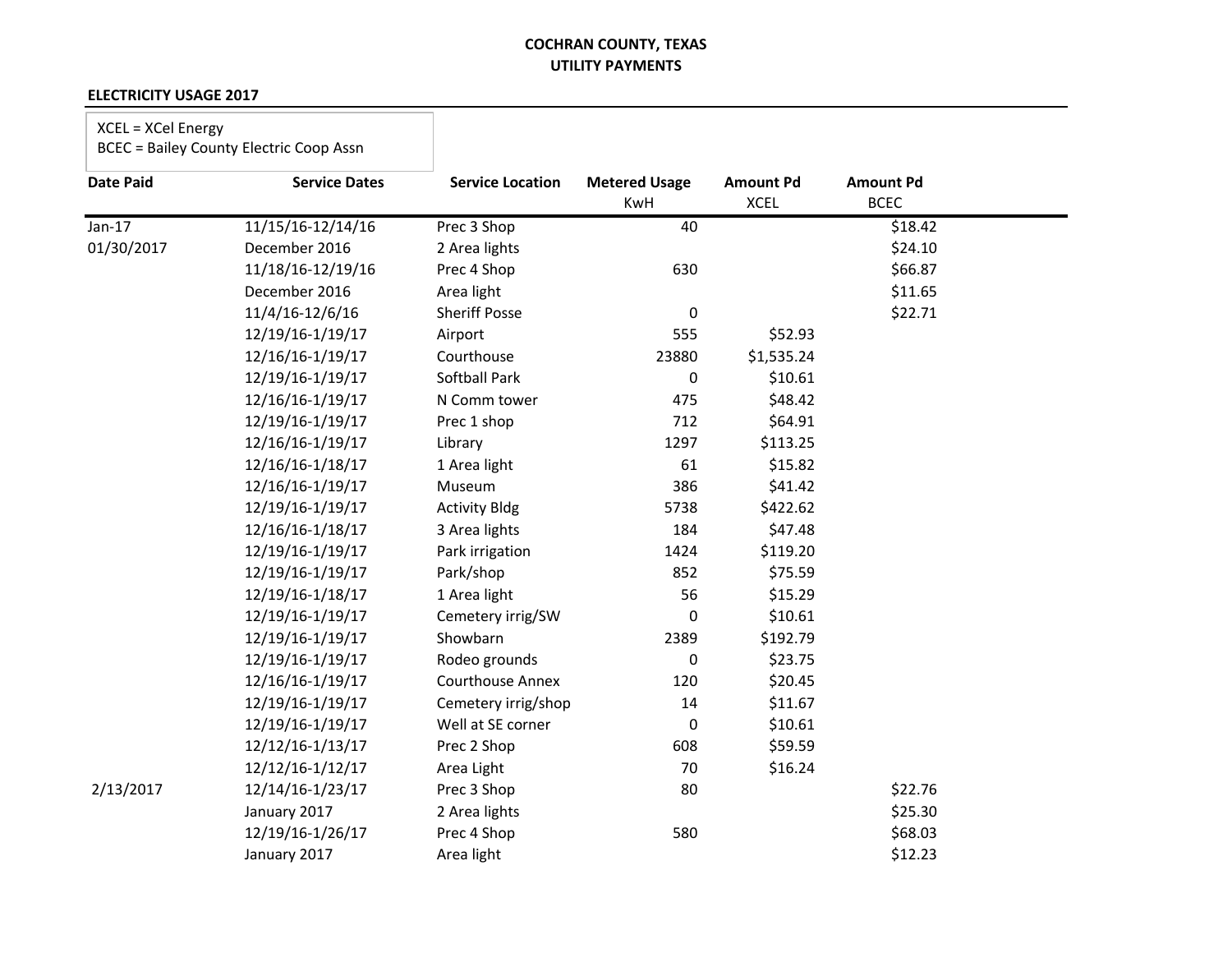#### **ELECTRICITY USAGE 2017**

# XCEL = XCel Energy

| <b>Date Paid</b> | <b>Service Dates</b> | <b>Service Location</b> | <b>Metered Usage</b> | <b>Amount Pd</b> | <b>Amount Pd</b> |  |
|------------------|----------------------|-------------------------|----------------------|------------------|------------------|--|
|                  |                      |                         | KwH                  | <b>XCEL</b>      | <b>BCEC</b>      |  |
| 02/13/2017       | 12/6/16-1/11/17      | <b>Sheriff Posse</b>    | 0                    |                  | \$25.05          |  |
| 02/17/2017       | 1/19/17-2/21/17      | Airport                 | 547                  | \$51.39          |                  |  |
|                  | 1/19/17-2/17/17      | Courthouse              | 22440                | \$1,460.54       |                  |  |
|                  | 1/19/17-2/21/17      | Softball Park           | 0                    | \$10.19          |                  |  |
|                  | 1/19/17-2/17/17      | N Comm tower            | 408                  | \$42.11          |                  |  |
|                  | 1/19/17-2/21/17      | Prec 1 shop             | 556                  | \$52.07          |                  |  |
|                  | 1/19/17-2/21/17      | Library                 | 1069                 | \$93.34          |                  |  |
|                  | 1/19/17-2/16/17      | 1 Area light            | 55                   | \$16.39          |                  |  |
|                  | 1/19/17-2/17/17      | Museum                  | 318                  | \$35.15          |                  |  |
|                  | 1/19/17-2/17/17      | <b>Activity Bldg</b>    | 4494                 | \$393.78         |                  |  |
|                  | 1/19/17-2/16/17      | 3 Area lights           | 166                  | \$49.23          |                  |  |
|                  | 1/19/17-2/21/17      | Park irrigation         | 1475                 | \$121.29         |                  |  |
|                  | 1/19/17-2/21/17      | Park/shop               | 854                  | \$74.51          |                  |  |
|                  | 1/19/17-2/20/17      | 1 Area light            | 63                   | \$16.14          |                  |  |
|                  | 1/19/17-2/21/17      | Cemetery irrig/SW       | $\pmb{0}$            | \$10.19          |                  |  |
|                  | 1/19/17-2/21/17      | Showbarn                | 218                  | \$26.62          |                  |  |
|                  | 1/19/17-2/21/17      | Rodeo grounds           | $\mathbf 0$          | \$22.53          |                  |  |
|                  | 1/19/17-2/17/17      | <b>Courthouse Annex</b> | 100                  | \$18.26          |                  |  |
|                  | 1/19/17-2/21/17      | Cemetery irrig/shop     | 53                   | \$14.17          |                  |  |
|                  | 1/19/17-2/21/17      | Well at SE corner       | $\boldsymbol{0}$     | \$10.19          |                  |  |
|                  | 1/13/17-2/13/17      | Prec 2 Shop             | 392                  | \$40.75          |                  |  |
|                  | $1/13/17 - 2/12/17$  | Area Light              | 71                   | \$13.39          |                  |  |
|                  | 1/23/17-2/17/17      | Prec 3 Shop             | 73                   |                  | \$21.06          |  |
|                  | February 2017        | 2 Area lights           |                      |                  | \$23.83          |  |
|                  | 1/26/17-2/22/17      | Prec 4 Shop             | 400                  |                  | \$48.20          |  |
|                  | February 2017        | Area light              |                      |                  | \$11.49          |  |
|                  | $1/11/17 - 2/10/17$  | <b>Sheriff Posse</b>    | $\boldsymbol{0}$     |                  | \$23.91          |  |
| 03/30/2017       | 2/21/17-3/22/17      | Airport                 | 438                  | 43.45            |                  |  |
|                  | 2/17/17-3/21/17      | Courthouse              | 23760                | 1,511.58         |                  |  |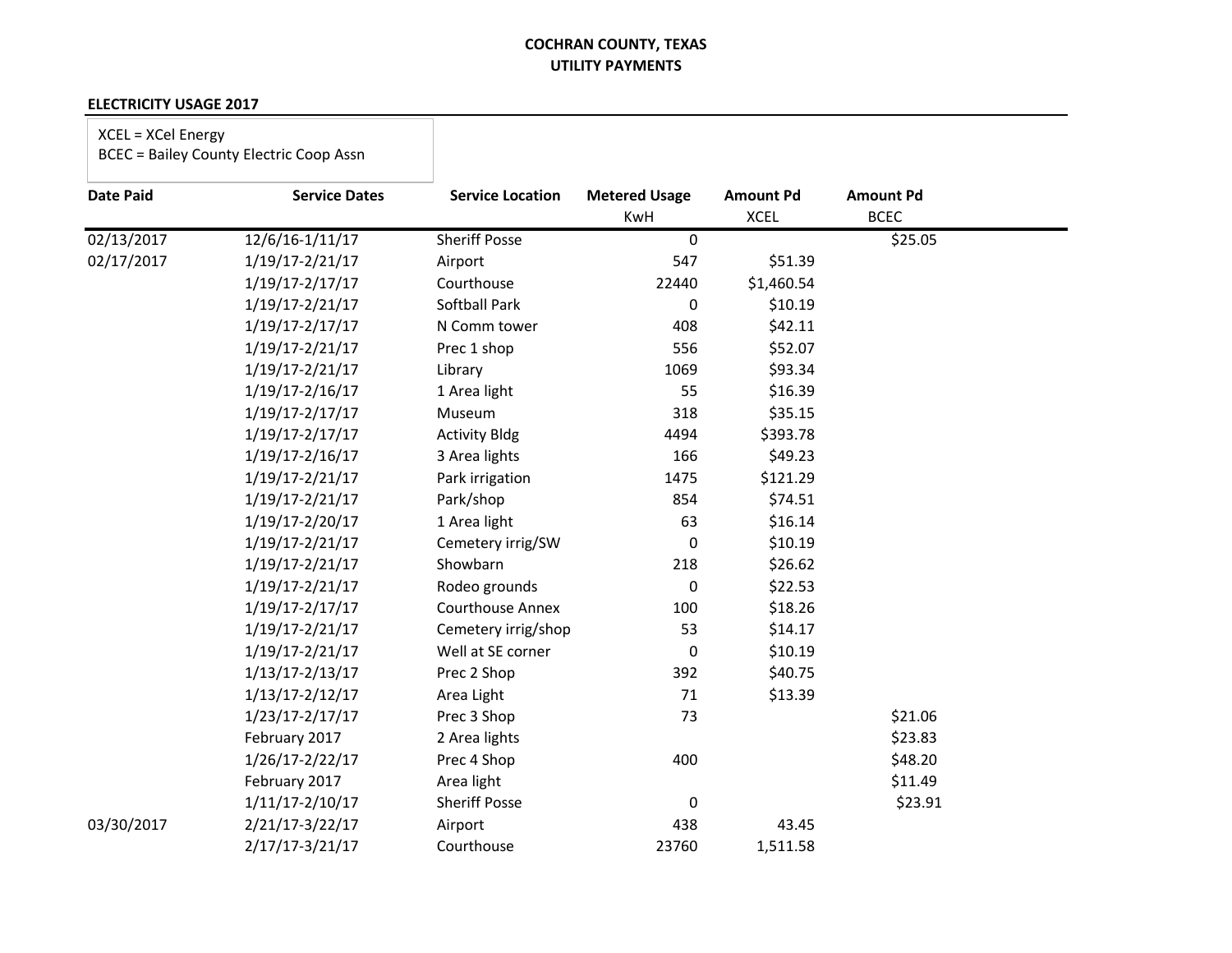#### **ELECTRICITY USAGE 2017**

## XCEL = XCel Energy

| <b>Date Paid</b> | <b>Service Dates</b> | <b>Service Location</b> | <b>Metered Usage</b><br>KwH | <b>Amount Pd</b><br><b>XCEL</b> | <b>Amount Pd</b><br><b>BCEC</b> |
|------------------|----------------------|-------------------------|-----------------------------|---------------------------------|---------------------------------|
| 03/20/2017       | 2/21/17-3/22/17      | <b>Softball Park</b>    | 0                           | 10.19                           |                                 |
|                  | 2/17/17-3/21/17      | N Comm tower            | 463                         | 46.70                           |                                 |
|                  | 2/21/17-3/22/17      | Prec 1 shop             | 357                         | 37.29                           |                                 |
|                  | 2/17/17-3/21/17      | Library                 | 1155                        | 100.82                          |                                 |
|                  | $2/17/17 - 3/20/17$  | 1 Area light            | 60                          | 16.57                           |                                 |
|                  | 2/17/17-3/21/17      | Museum                  | 244                         | 29.58                           |                                 |
|                  | 2/17/17-3/21/17      | <b>Activity Bldg</b>    | 4020                        | 332.63                          |                                 |
|                  | 2/17/17-3/20/17      | 3 Area lights           | 180                         | 49.75                           |                                 |
|                  | 2/21/17-3/22/17      | Park irrigation         | 1039                        | 89.07                           |                                 |
|                  | 2/21/17-3/22/17      | Park/shop               | 503                         | 48.37                           |                                 |
|                  | 2/21/17-3/21/17      | 1 Area light            | 54                          | 15.94                           |                                 |
|                  | 2/21/17-3/22/17      | Cemetery irrig/SW       | 0                           | 10.19                           |                                 |
|                  | 2/21/17-3/22/17      | Showbarn                | 134                         | 20.37                           |                                 |
|                  | 2/21/17-3/22/17      | Rodeo grounds           | 0                           | 22.53                           |                                 |
|                  | $2/17/17 - 3/21/17$  | <b>Courthouse Annex</b> | 98                          | 18.17                           |                                 |
|                  | 2/21/17-3/22/17      | Cemetery irrig/shop     | 38                          | 13.08                           |                                 |
|                  | 2/21/17-3/22/17      | Well at SE corner       | 0                           | 10.19                           |                                 |
|                  | 2/13/17-3/14/17      | Prec 2 Shop             | 200                         | 26.16                           |                                 |
|                  | 2/13/17-3/13/17      | Area Light              | 67                          | 17.22                           |                                 |
| 4/10/2017        | 2/17/17-3/20/17      | Prec 3 Shop             | 57                          |                                 | \$19.59                         |
|                  | February 2017        | 2 Area lights           |                             |                                 | \$23.56                         |
|                  | 2/22/17-3/23/17      | Prec 4 Shop             | 450                         |                                 | \$51.23                         |
|                  | March 2017           | Area light              |                             |                                 | \$11.33                         |
|                  | $2/10/17 - 3/9/17$   | <b>Sheriff Posse</b>    | 0                           |                                 | \$23.91                         |
| 05/08/2017       | 3/22/17-4/20/17      | Airport                 | 407                         | \$41.09                         |                                 |
|                  | 3/21/17-4/19/17      | Courthouse              | 20700                       | \$1,390.43                      |                                 |
|                  | 3/22/17-4/20/17      | Softball Park           | 0                           | \$10.19                         |                                 |
|                  | 3/21/17-4/19/17      | N Comm tower            | 483                         | \$48.26                         |                                 |
|                  | 3/22/17-4/20/17      | Prec 1 shop             | 343                         | \$36.22                         |                                 |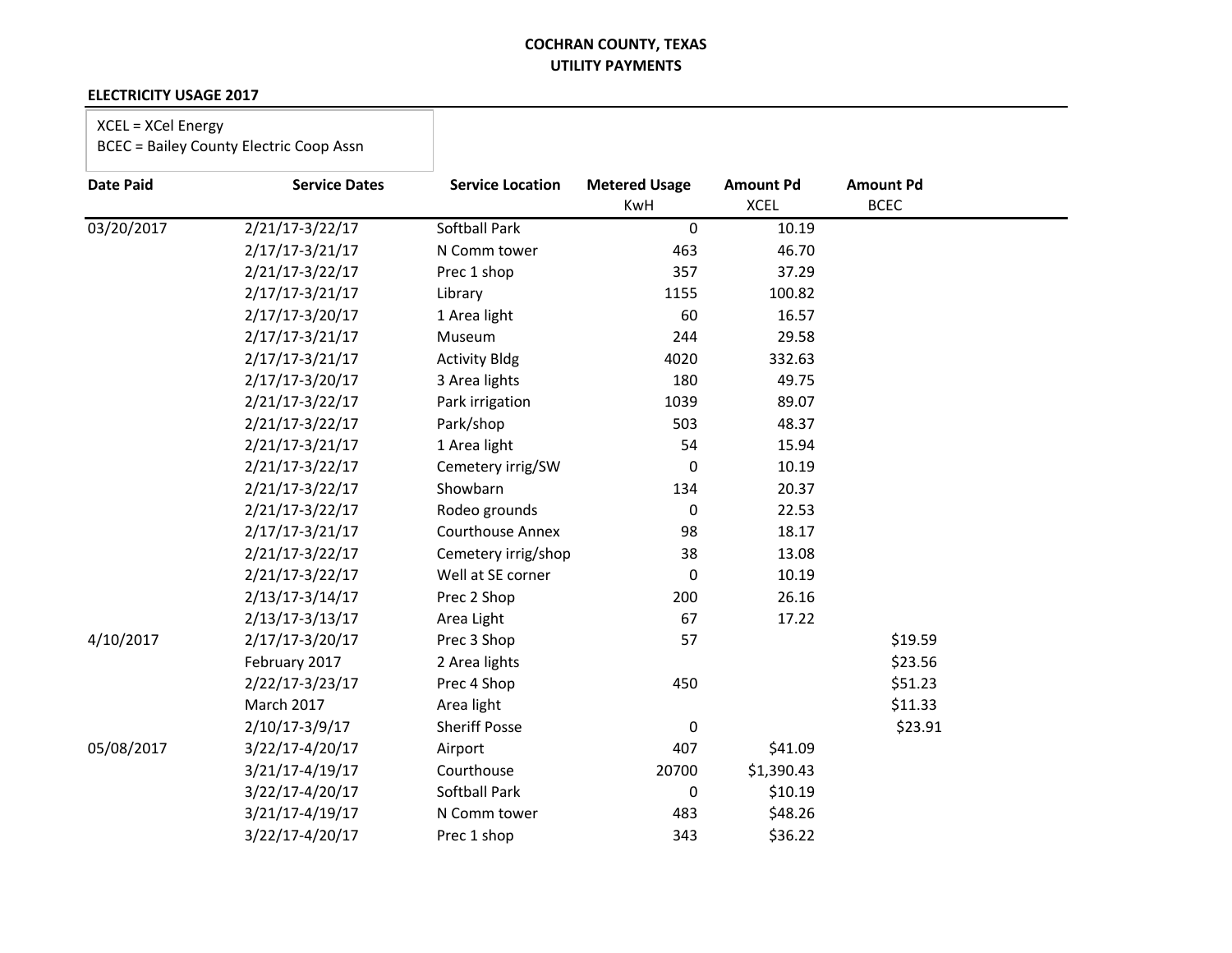#### **ELECTRICITY USAGE 2017**

## XCEL = XCel Energy

| <b>Date Paid</b> | <b>Service Dates</b> | <b>Service Location</b> | <b>Metered Usage</b><br>KwH | <b>Amount Pd</b><br><b>XCEL</b> | <b>Amount Pd</b><br><b>BCEC</b> |  |
|------------------|----------------------|-------------------------|-----------------------------|---------------------------------|---------------------------------|--|
| 05/08/2017       | 3/21/17-4/19/17      | Library                 | 1164                        | \$101.50                        |                                 |  |
|                  | 3/21/17-4/19/17      | 1 Area light            | 53                          | \$16.38                         |                                 |  |
|                  | 3/21/17-4/19/17      | Museum                  | 178                         | \$24.43                         |                                 |  |
|                  | 3/21/17-4/19/17      | <b>Activity Bldg</b>    | 3537                        | \$339.07                        |                                 |  |
|                  | 3/21/17-4/18/17      | 3 Area lights           | 160                         | \$49.19                         |                                 |  |
|                  | 3/22/17-4/20/17      | Park irrigation         | 4825                        | \$376.49                        |                                 |  |
|                  | 3/22/17-4/20/17      | Park/shop               | 152                         | \$21.73                         |                                 |  |
|                  | 3/22/17-4/19/17      | 1 Area light            | 54                          | \$15.94                         |                                 |  |
|                  | 3/22/17-4/20/17      | Cemetery irrig/SW       | 0                           | \$10.19                         |                                 |  |
|                  | 3/22/17-4/20/17      | Showbarn                | 114                         | \$18.85                         |                                 |  |
|                  | 3/22/17-4/20/17      | Rodeo grounds           | 0                           | \$22.53                         |                                 |  |
|                  | 3/21/17-4/20/17      | <b>Courthouse Annex</b> | 1081                        | \$95.02                         |                                 |  |
|                  | 3/22/17-4/20/17      | Cemetery irrig/shop     | 67                          | \$15.27                         |                                 |  |
|                  | 3/22/17-4/20/17      | Well at SE corner       | 1                           | \$10.27                         |                                 |  |
|                  | 3/14/17-4/12/17      | Prec 2 Shop             | 106                         | \$18.79                         |                                 |  |
|                  | $3/14/17 - 4/11/17$  | Area Light              | 64                          | \$17.14                         |                                 |  |
|                  | 3/20/17-4/20/17      | Prec 3 Shop             | 76                          |                                 | \$22.07                         |  |
|                  | April 2017           | 2 Area lights           |                             |                                 | \$23.83                         |  |
|                  | 3/23/17-4/25/17      | Prec 4 Shop             | 550                         |                                 | \$66.16                         |  |
|                  | April 2017           | Area light              |                             |                                 | \$11.49                         |  |
|                  | 3/9/17-4/10/17       | <b>Sheriff Posse</b>    | $\mathbf 0$                 |                                 | \$23.91                         |  |
| 05/30/2017       | 4/20/17-5/18/17      | Airport                 | 362                         | \$37.67                         |                                 |  |
|                  | 4/19/17-5/18/17      | Courthouse              | 22020                       | \$1,378.36                      |                                 |  |
|                  | 4/20/17-5/18/17      | Softball Park           | 0                           | \$10.19                         |                                 |  |
|                  | 4/19/17-5/18/17      | N Comm tower            | 469                         | \$47.17                         |                                 |  |
|                  | 4/20/17-5/19/17      | Prec 1 shop             | 367                         | \$38.05                         |                                 |  |
|                  | 4/19/17-5/18/17      | Library                 | 1558                        | \$132.32                        |                                 |  |
|                  | 4/19/17-5/17/17      | 1 Area light            | 53                          | \$16.38                         |                                 |  |
|                  | 4/19/17-5/18/17      | Museum                  | 48                          | \$14.26                         |                                 |  |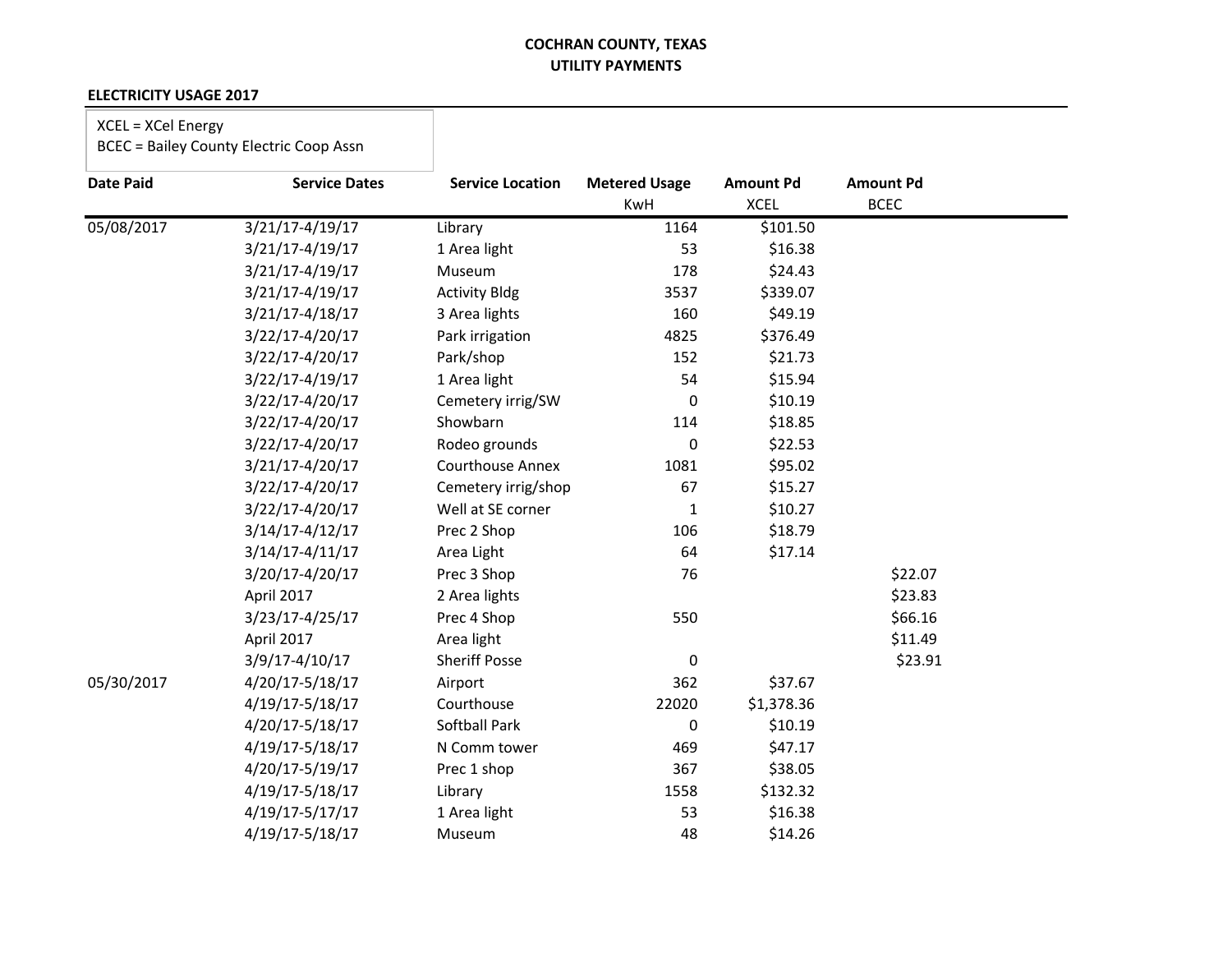#### **ELECTRICITY USAGE 2017**

## XCEL = XCel Energy

| <b>Date Paid</b> | <b>Service Dates</b> | <b>Service Location</b> | <b>Metered Usage</b> | <b>Amount Pd</b> | <b>Amount Pd</b> |  |
|------------------|----------------------|-------------------------|----------------------|------------------|------------------|--|
|                  |                      |                         | <b>KwH</b>           | <b>XCEL</b>      | <b>BCEC</b>      |  |
| 5/30/2017        | 4/19/17-5/18/17      | <b>Activity Bldg</b>    | 4331                 | \$485.87         |                  |  |
|                  | 4/19/17-5/17/17      | 3 Area lights           | 159                  | \$49.17          |                  |  |
|                  | 4/20/17-5/18/17      | Park irrigation         | 4917                 | \$383.46         |                  |  |
|                  | 4/20/17-5/18/17      | Park/shop               | 99                   | \$17.71          |                  |  |
|                  | 4/20/17-5/17/17      | 1 Area light            | 51                   | \$15.86          |                  |  |
|                  | 4/20/17-5/18/17      | Cemetery irrig/SW       | 1857                 | \$151.18         |                  |  |
|                  | 4/20/17-5/18/17      | Showbarn                | 147                  | \$21.35          |                  |  |
|                  | 4/20/17-5/18/17      | Rodeo grounds           | 0                    | \$22.53          |                  |  |
|                  | 4/19/17-5/18/17      | <b>Courthouse Annex</b> | 79                   | \$16.68          |                  |  |
|                  | 4/20/17-5/18/17      | Cemetery irrig/shop     | 1397                 | \$116.24         |                  |  |
|                  | 4/20/17-5/18/17      | Well at SE corner       | 2877                 | \$228.61         |                  |  |
|                  | $4/12/17 - 5/12/17$  | Prec 2 Shop             | 110                  | \$19.09          |                  |  |
|                  | $4/12/17 - 5/11/17$  | Area Light              | 67                   | \$17.22          |                  |  |
|                  | 4/20/17-5/22/17      | Prec 3 Shop             | 84                   |                  | \$22.60          |  |
| 6/12/2017        | May 2017             | 2 Area lights           |                      |                  | \$23.56          |  |
|                  | 4/25/17-5/25/17      | Prec 4 Shop             | 530                  |                  | \$62.97          |  |
|                  | May 2017             | Area light              |                      |                  | \$11.33          |  |
|                  | $4/10/17 - 5/8/17$   | <b>Sheriff Posse</b>    | $\pmb{0}$            |                  | \$23.91          |  |
| 06/29/2017       | 5/18/17-6/21/17      | Airport                 | 603                  | \$59.34          |                  |  |
|                  | 5/18/17-6/19/17      | Courthouse              | 24780                | \$1,586.58       |                  |  |
|                  | 5/18/17-6/21/17      | <b>Softball Park</b>    | 0                    | \$10.19          |                  |  |
|                  | 5/18/17-6/19/17      | N Comm tower            | 679                  | \$67.35          |                  |  |
|                  | 5/19/17-6/21/17      | Prec 1 shop             | 693                  | \$66.79          |                  |  |
|                  | 5/18/17-6/19/17      | Library                 | 2798                 | \$244.75         |                  |  |
|                  | 5/18/17-6/18/17      | 1 Area light            | 59                   | \$16.57          |                  |  |
|                  | 5/18/17-6/19/17      | Museum                  | 1568                 | \$141.77         |                  |  |
|                  | 5/18/17-6/19/17      | <b>Activity Bldg</b>    | 6383                 | \$628.04         |                  |  |
|                  | 5/18/17-6/18/17      | 3 Area lights           | 177                  | \$49.71          |                  |  |
|                  | 5/18/17-6/21/17      | Park irrigation         | 5971                 | \$496.84         |                  |  |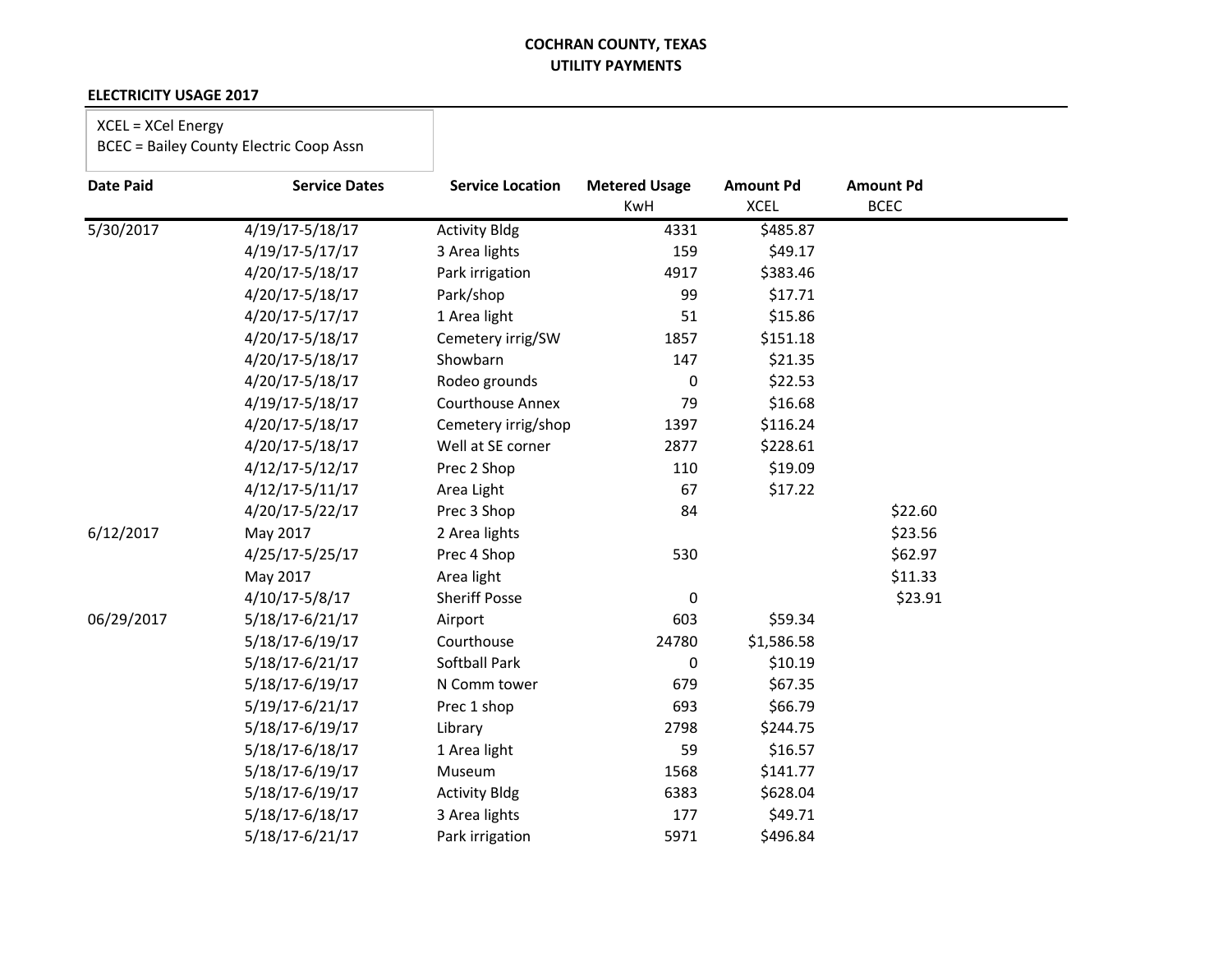#### **ELECTRICITY USAGE 2017**

## XCEL = XCel Energy

| <b>Date Paid</b> | <b>Service Dates</b> | <b>Service Location</b> | <b>Metered Usage</b><br><b>KwH</b> | <b>Amount Pd</b><br><b>XCEL</b> | <b>Amount Pd</b><br><b>BCEC</b> |  |
|------------------|----------------------|-------------------------|------------------------------------|---------------------------------|---------------------------------|--|
| 6/29/2017        | 5/18/17-6/21/17      | Park/shop               | 178                                | \$24.69                         |                                 |  |
|                  | 5/18/17-6/20/17      | 1 Area light            | 63                                 | \$16.19                         |                                 |  |
|                  | 5/18/17-6/21/17      | Cemetery irrig/SW       | 2255                               | \$193.97                        |                                 |  |
|                  | 5/18/17-6/21/17      | Showbarn                | 991                                | \$90.96                         |                                 |  |
|                  | 5/18/17-6/21/17      | Rodeo grounds           | 0                                  | \$22.53                         |                                 |  |
|                  | 3/21/17-6/19/17      | <b>Courthouse Annex</b> | 246                                | (560.52)                        |                                 |  |
|                  | 5/18/17-6/21/17      | Cemetery irrig/shop     | 1696                               | \$148.41                        |                                 |  |
|                  | 5/18/17-6/21/17      | Well at SE corner       | 2569                               | \$216.37                        |                                 |  |
|                  | $5/12/17 - 6/13/17$  | Prec 2 Shop             | 138                                | \$21.82                         |                                 |  |
|                  | 5/12/17-6/12/17      | Area Light              | 71                                 | \$17.35                         |                                 |  |
| 07/10/2017       | 5/22/17-6/20/17      | Prec 3 Shop             | 112                                |                                 | \$25.70                         |  |
|                  | June 2017            | 2 Area lights           |                                    |                                 | \$24.01                         |  |
|                  | 5/25/17-6/23/17      | Prec 4 Shop             | 610                                |                                 | \$73.26                         |  |
|                  | June 2017            | Area light              |                                    |                                 | \$11.65                         |  |
|                  | 5/8/17-6/8/17        | <b>Sheriff Posse</b>    | $\pmb{0}$                          |                                 | \$23.91                         |  |
| 07/28/2017       | 6/21/17-7/20/17      | Airport                 | 169                                | \$28.21                         |                                 |  |
|                  | 6/19/17-7/19/17      | Courthouse              | 24360                              | \$1,834.43                      |                                 |  |
|                  | 6/21/17-7/20/17      | Softball Park           | 0                                  | \$11.96                         |                                 |  |
|                  | 6/19/17-7/19/17      | N Comm tower            | 710                                | \$81.77                         |                                 |  |
|                  | 6/21/17-7/19/17      | Prec 1 shop             | 778                                | \$86.56                         |                                 |  |
|                  | 6/19/17-7/19/17      | Library                 | 3278                               | \$333.54                        |                                 |  |
|                  | 6/19/17-7/18/17      | 1 Area light            | 55                                 | \$14.71                         |                                 |  |
|                  | 6/19/17-7/19/17      | Museum                  | 2154                               | \$223.33                        |                                 |  |
|                  | 6/19/17-7/19/17      | <b>Activity Bldg</b>    | 8126                               | \$804.39                        |                                 |  |
|                  | 6/19/17-7/18/17      | 3 Area lights           | 165                                | \$44.11                         |                                 |  |
|                  | 6/21/17-7/20/17      | Park irrigation         | 802                                | \$89.03                         |                                 |  |
|                  | 5/18/17-7/20/17      | Park/shop               | 0                                  | (52.70)                         |                                 |  |
|                  | 6/21/17-7/19/17      | 1 Area light            | 53                                 | \$14.06                         |                                 |  |
|                  | $6/21/17 - 7/19/17$  | Cemetery irrig/SW       | 408                                | \$51.07                         |                                 |  |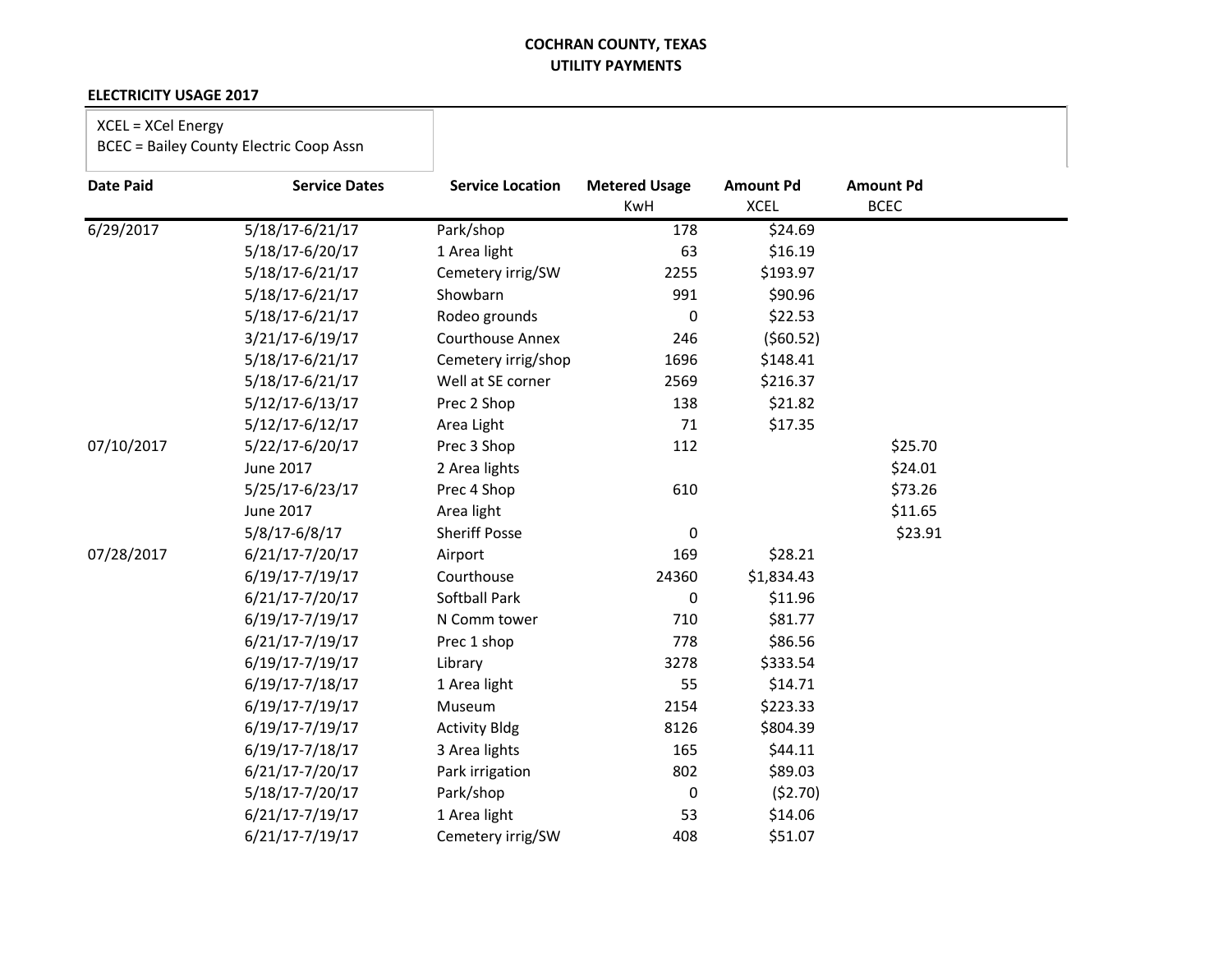#### **ELECTRICITY USAGE 2017**

## XCEL = XCel Energy

| <b>Date Paid</b> | <b>Service Dates</b> | <b>Service Location</b> | <b>Metered Usage</b><br><b>KwH</b> | <b>Amount Pd</b><br><b>XCEL</b> | <b>Amount Pd</b><br><b>BCEC</b> |  |
|------------------|----------------------|-------------------------|------------------------------------|---------------------------------|---------------------------------|--|
| 07/28/2017       | 6/21/17-7/20/17      | Showbarn                | 2742                               | \$275.41                        |                                 |  |
|                  | 6/22/17-7/20/17      | Rodeo grounds           | 240                                | \$84.20                         |                                 |  |
|                  | 6/19/17-7/19/17      | Courthouse Annex        | 75                                 | \$19.52                         |                                 |  |
|                  | 6/21/17-7/19/17      | Cemetery irrig/shop     | 420                                | \$52.22                         |                                 |  |
|                  | 6/21/17-7/19/17      | Well at SE corner       | 2876                               | \$287.76                        |                                 |  |
|                  | $6/13/17 - 7/13/17$  | Prec 2 Shop             | 123                                | \$23.30                         |                                 |  |
|                  | $6/13/17 - 7/12/17$  | Area Light              | 67                                 | \$16.04                         |                                 |  |
| 08/14/2017       | 6/20/17-7/19/17      | Prec 3 Shop             | 124                                |                                 | \$27.46                         |  |
|                  | <b>July 2017</b>     | 2 Area lights           |                                    |                                 | \$24.66                         |  |
|                  | $6/23/17 - 7/24/17$  | Prec 4 Shop             | 660                                |                                 | \$81.33                         |  |
|                  | <b>July 2017</b>     | Area light              |                                    |                                 | \$11.98                         |  |
|                  | $6/8/17 - 7/7/17$    | <b>Sheriff Posse</b>    | $\mathbf 0$                        |                                 | \$23.91                         |  |
| 08/30/2017       | 7/20/17-8/18/17      | Airport                 | 376                                | \$50.72                         |                                 |  |
|                  | 7/19/17-8/17/17      | Courthouse              | 23340                              | \$1,789.64                      |                                 |  |
|                  | 7/20/17-8/18/17      | Softball Park           | $\pmb{0}$                          | \$12.76                         |                                 |  |
|                  | 7/19/17-8/17/17      | N Comm tower            | 700                                | \$85.92                         |                                 |  |
|                  | 7/19/17-8/18/17      | Prec 1 shop             | 576                                | \$70.91                         |                                 |  |
|                  | 7/19/17-8/17/17      | Library                 | 2925                               | \$317.23                        |                                 |  |
|                  | 7/19/17-8/16/17      | 1 Area light            | 52                                 | \$13.43                         |                                 |  |
|                  | 7/19/17-8/17/17      | Museum                  | 1813                               | \$201.62                        |                                 |  |
|                  | 7/19/17-8/17/17      | <b>Activity Bldg</b>    | 6610                               | \$762.26                        |                                 |  |
|                  | 7/19/17-8/16/17      | 3 Area lights           | 157                                | \$40.34                         |                                 |  |
|                  | 7/20/17-8/18/17      | Park irrigation         | 2837                               | \$299.10                        |                                 |  |
|                  | 7/20/17-8/18/17      | Park/shop               | 0                                  | \$12.76                         |                                 |  |
|                  | 7/20/17-8/17/17      | 1 Area light            | 52                                 | \$13.04                         |                                 |  |
|                  | 7/19/17-8/18/17      | Cemetery irrig/SW       | 1029                               | \$116.61                        |                                 |  |
|                  | 7/20/17-8/18/17      | Showbarn                | 1228                               | \$136.69                        |                                 |  |
|                  | 7/20/17-8/18/17      | Rodeo grounds           | $\Omega$                           | \$28.57                         |                                 |  |
|                  | 7/19/17-8/17/17      | <b>Courthouse Annex</b> | 77                                 | \$21.14                         |                                 |  |
|                  | 7/19/17-8/18/17      | Cemetery irrig/shop     | 706                                | \$84.03                         |                                 |  |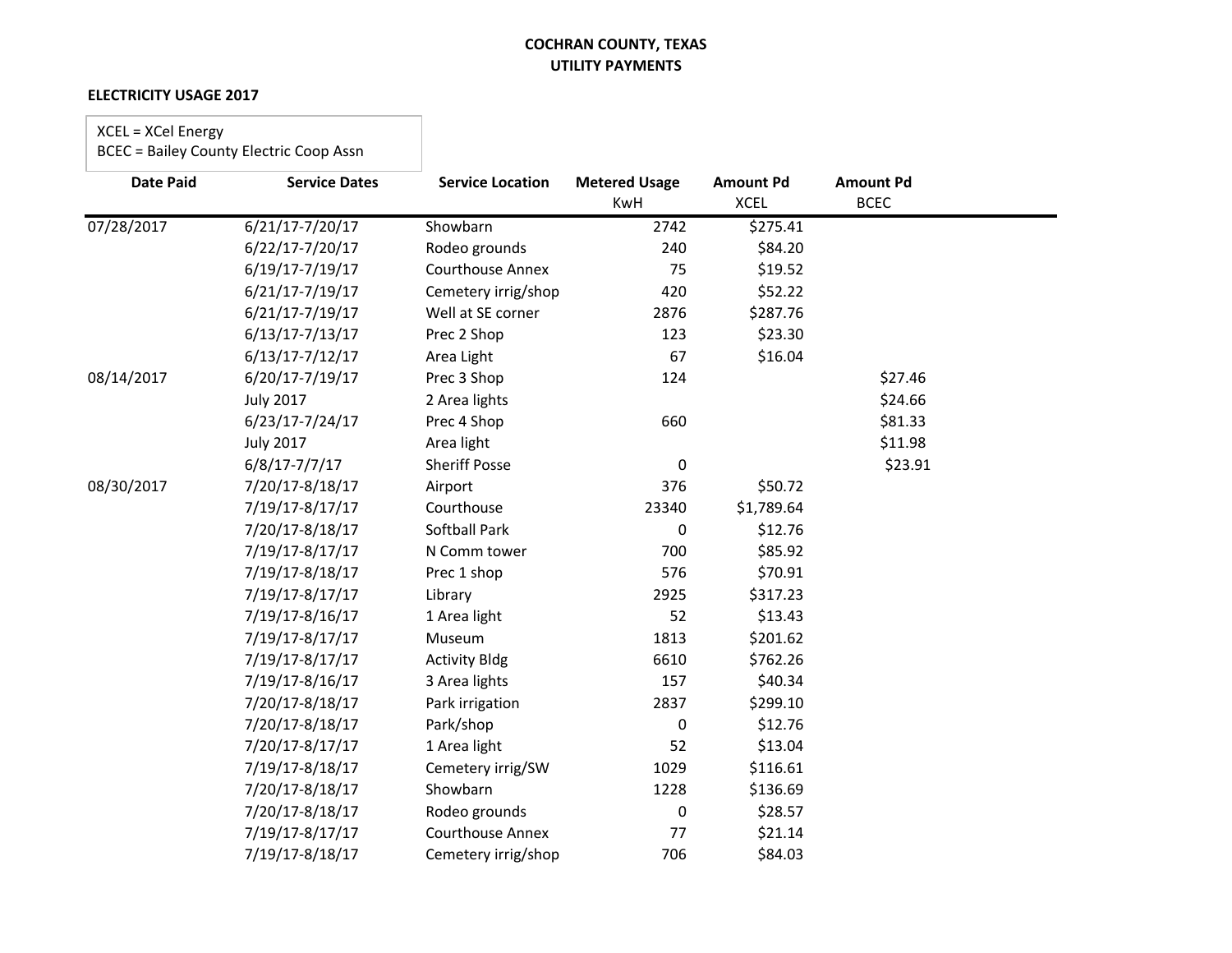٦

#### ELECTRICITY USAGE 2017

 $\Box$ 

| XCEL = XCel Energy<br><b>BCEC = Bailey County Electric Coop Assn</b> |                      | Service Location        |                                    |                          |                          |  |
|----------------------------------------------------------------------|----------------------|-------------------------|------------------------------------|--------------------------|--------------------------|--|
| Date Paid                                                            | <b>Service Dates</b> |                         | <b>Metered Usage</b><br><b>KwH</b> | Amount Pd<br><b>XCEL</b> | Amount Pd<br><b>BCEC</b> |  |
| 08/30/2017                                                           | 7/19/17-8/18/17      | Well at SE corner       | 1606                               | \$174.84                 |                          |  |
|                                                                      | 7/13/17-8/11/17      | Prec 2 Shop             | 107                                | \$24.25                  |                          |  |
|                                                                      | 7/13/17-8/10/17      | Area Light              | 64                                 | \$14.15                  |                          |  |
| 09/11/2017                                                           | 7/19/17-8/16/17      | Prec 3 Shop             | 130                                |                          | \$28.72                  |  |
|                                                                      | August 2017          | 2 Area lights           |                                    |                          | \$25.20                  |  |
|                                                                      | 7/24/17-8/24/17      | Prec 4 Shop             | 700                                |                          | \$88.85                  |  |
|                                                                      | August 2017          | Area light              |                                    |                          | \$12.30                  |  |
|                                                                      | $7/7/17 - 8/3/17$    | <b>Sheriff Posse</b>    | $\pmb{0}$                          |                          | \$23.91                  |  |
| 09/28/2017                                                           | 8/18/17-9/19/17      | Airport                 | 437                                | \$56.86                  |                          |  |
|                                                                      | 8/17/17-9/18/17      | Courthouse              | 24000                              | \$1,796.78               |                          |  |
|                                                                      | 8/18/17-9/19/17      | <b>Softball Park</b>    | 0                                  | \$12.76                  |                          |  |
|                                                                      | 8/17/17-9/18/17      | N Comm tower            | 755                                | \$91.63                  |                          |  |
|                                                                      | 8/18/17-9/19/17      | Prec 1 shop             | 504                                | \$63.61                  |                          |  |
|                                                                      | 8/17/17-9/18/17      | Library                 | 2458                               | \$268.66                 |                          |  |
|                                                                      | 8/17/17-9/17/17      | 1 Area light            | 59                                 | \$13.65                  |                          |  |
|                                                                      | 8/17/17-9/18/17      | Museum                  | 1553                               | \$174.59                 |                          |  |
|                                                                      | 8/17/17-9/18/17      | <b>Activity Bldg</b>    | 6571                               | \$725.07                 |                          |  |
|                                                                      | 8/17/17-9/17/17      | 3 Area lights           | 176                                | \$40.91                  |                          |  |
|                                                                      | 8/18/17-9/19/17      | Park irrigation         | 2075                               | \$222.19                 |                          |  |
|                                                                      | 8/18/17-9/19/17      | Park/shop               | 0                                  | \$12.76                  |                          |  |
|                                                                      | 8/18/17-9/18/17      | 1 Area light            | 59                                 | \$13.25                  |                          |  |
|                                                                      | 8/18/17-9/19/17      | Cemetery irrig/SW       | 728                                | \$86.24                  |                          |  |
|                                                                      | 8/18/17-9/19/17      | Showbarn                | 943                                | \$107.94                 |                          |  |
|                                                                      | 8/18/17-9/19/17      | Rodeo grounds           | 0                                  | \$28.57                  |                          |  |
|                                                                      | 8/17/17-9/18/17      | <b>Courthouse Annex</b> | 83                                 | \$21.77                  |                          |  |
|                                                                      | 8/18/17-9/19/17      | Cemetery irrig/shop     | 530                                | \$66.26                  |                          |  |
|                                                                      | 8/18/17-9/19/17      | Well at SE corner       | 1073                               | \$121.06                 |                          |  |
|                                                                      | 8/11/17-9/12/17      | Prec 2 Shop             | 112                                | \$24.77                  |                          |  |
|                                                                      | 8/11/17-9/11/17      | Area Light              | 71                                 | \$14.35                  |                          |  |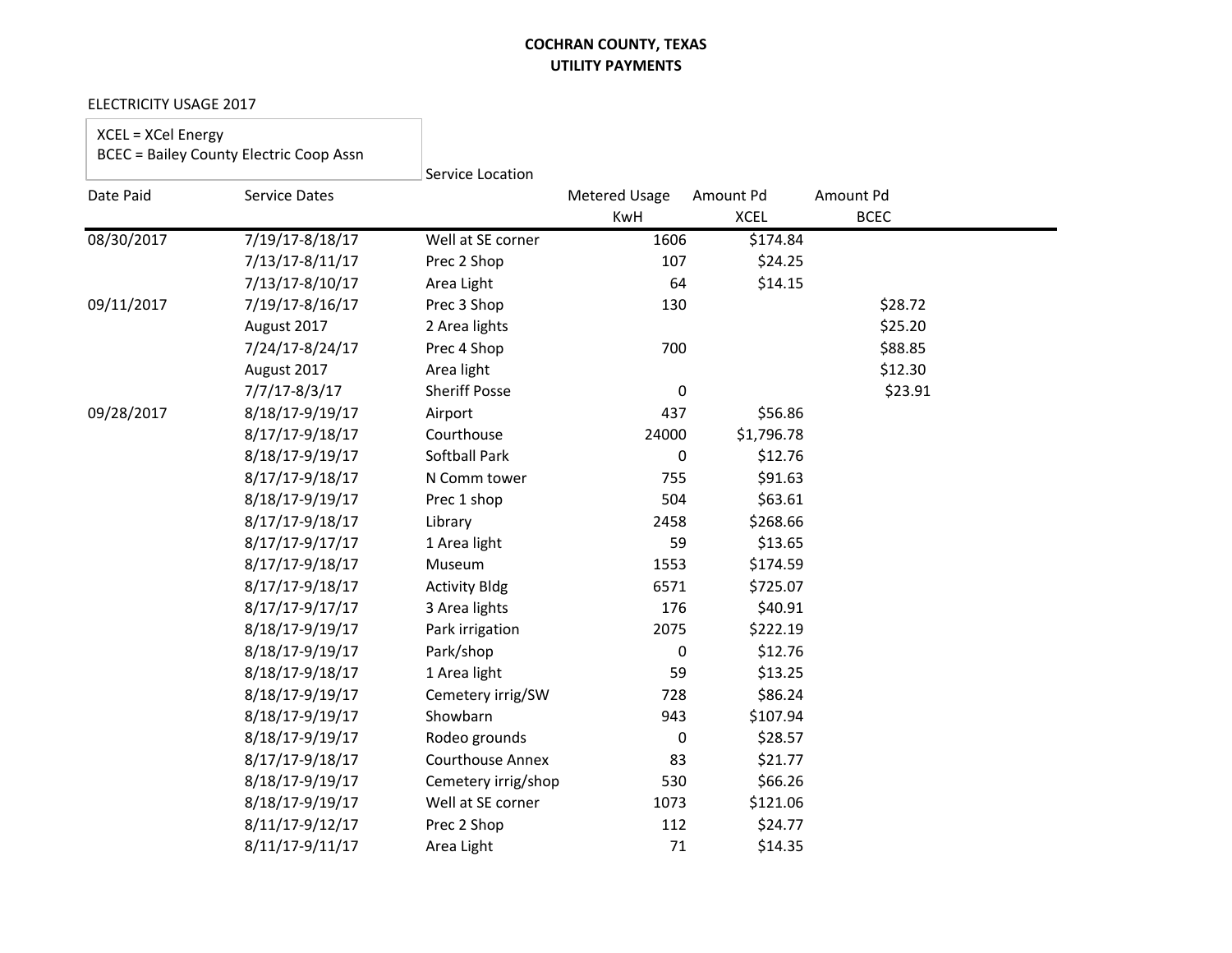#### **ELECTRICITY USAGE 2017**

### XCEL = XCel Energy

| <b>Date Paid</b> | <b>Service Dates</b> | <b>Service Location</b> | <b>Metered Usage</b> | <b>Amount Pd</b> | <b>Amount Pd</b> |  |
|------------------|----------------------|-------------------------|----------------------|------------------|------------------|--|
|                  |                      |                         | <b>KwH</b>           | <b>XCEL</b>      | <b>BCEC</b>      |  |
| 10/09/2017       | 8/16/17-9/20/17      | Prec 3 Shop             | 154                  |                  | \$31.25          |  |
|                  | September 2017       | 2 Area lights           |                      |                  | \$25.20          |  |
|                  | 8/24/17-9/23/17      | Prec 4 Shop             | 600                  |                  | \$78.30          |  |
|                  | September 2017       | Area light              |                      |                  | \$12.30          |  |
|                  | $1/11/17 - 2/10/17$  | <b>Sheriff Posse</b>    | $\mathbf 0$          |                  | \$23.91          |  |
| 10/30/2017       | 9/19/17-10/18/17     | Airport                 | 435                  | \$53.61          |                  |  |
|                  | 9/18/17-10/17/17     | Courthouse              | 20340                | \$1,571.16       |                  |  |
|                  | 9/19/17-10/18/17     | <b>Softball Park</b>    | 0                    | \$12.75          |                  |  |
|                  | 9/18/17-10/17/17     | N Comm tower            | 460                  | \$57.84          |                  |  |
|                  | 9/19/17-10/18/17     | Prec 1 shop             | 382                  | \$48.64          |                  |  |
|                  | 9/18/17-10/17/17     | Library                 | 1492                 | \$158.10         |                  |  |
|                  | 9/18/17-10/16/17     | 1 Area light            | 53                   | \$13.47          |                  |  |
|                  | 9/18/17-10/17/17     | Museum                  | 468                  | \$58.60          |                  |  |
|                  | 9/18/17-10/17/17     | <b>Activity Bldg</b>    | 5223                 | \$588.86         |                  |  |
|                  | 9/18/17-10/16/17     | 3 Area lights           | 160                  | \$40.43          |                  |  |
|                  | 9/19/17-10/18/17     | Park irrigation         | 1184                 | \$123.97         |                  |  |
|                  | 9/19/17-10/18/17     | Park/shop               | 0                    | \$12.75          |                  |  |
|                  | 9/19/17-10/17/17     | 1 Area light            | 53                   | \$13.08          |                  |  |
|                  | 9/19/17-10/18/17     | Cemetery irrig/SW       | 557                  | \$65.06          |                  |  |
|                  | 9/19/17-10/18/17     | Showbarn                | 365                  | \$47.04          |                  |  |
|                  | 9/19/17-10/18/17     | Rodeo grounds           | 0                    | \$28.57          |                  |  |
|                  | 9/18/17-10/17/17     | <b>Courthouse Annex</b> | 81                   | \$21.03          |                  |  |
|                  | 9/19/17-10/18/17     | Cemetery irrig/shop     | 407                  | \$50.99          |                  |  |
|                  | 9/19/17-10/18/17     | Well at SE corner       | 783                  | \$86.31          |                  |  |
|                  | 9/12/17-10/12/17     | Prec 2 Shop             | 113                  | \$24.34          |                  |  |
|                  | 9/12/17-10/11/17     | Area Light              | 67                   | \$14.24          |                  |  |
| 11/13/2017       | 9/20/17-10/20/17     | Prec 3 Shop             | 93                   |                  | \$23.65          |  |
|                  | October 2017         | 2 Area lights           |                      |                  | \$24.93          |  |
|                  | 9/23/17-10/6/17      | Prec 4 Shop             | 530                  |                  | \$64.30          |  |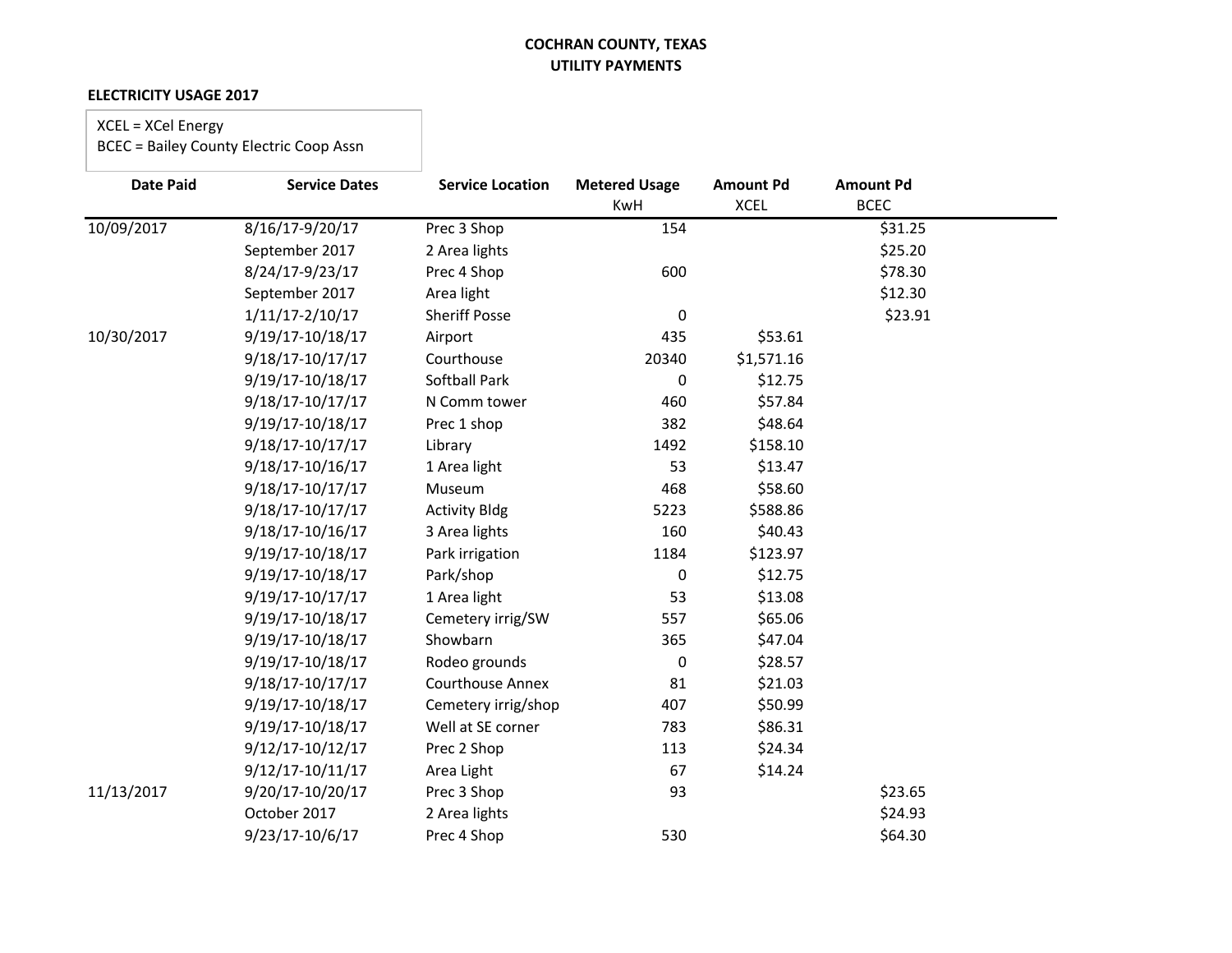#### **ELECTRICITY USAGE 2017**

## XCEL = XCel Energy

| <b>Date Paid</b> | <b>Service Dates</b> | <b>Service Location</b> | <b>Metered Usage</b> | <b>Amount Pd</b> | <b>Amount Pd</b> |  |
|------------------|----------------------|-------------------------|----------------------|------------------|------------------|--|
|                  |                      |                         | KwH                  | <b>XCEL</b>      | <b>BCEC</b>      |  |
|                  | October 2017         | Area light              |                      |                  | \$12.14          |  |
|                  | 9/6/17-10/6/17       | <b>Sheriff Posse</b>    | 0                    |                  | \$23.91          |  |
| 11/29/2017       | 10/18/17-11/16/17    | Airport                 | 515                  | \$58.92          |                  |  |
|                  | 10/17/17-11/15/17    | Courthouse              | 20760                | \$1,600.21       |                  |  |
|                  | 10/18/17-11/16/17    | <b>Softball Park</b>    | 0                    | \$12.75          |                  |  |
|                  | 10/17/17-11/15/17    | N Comm tower            | 351                  | \$45.55          |                  |  |
|                  | 10/18/17-11/16/17    | Prec 1 shop             | 387                  | \$47.45          |                  |  |
|                  | 10/17/17-11/15/17    | Library                 | 952                  | \$101.04         |                  |  |
|                  | 10/17/17-11/14/17    | 1 Area light            | 53                   | \$13.46          |                  |  |
|                  | 10/17/17-11/15/17    | Museum                  | 19                   | \$14.88          |                  |  |
|                  | 10/17/17-11/15/17    | <b>Activity Bldg</b>    | 3597                 | \$412.56         |                  |  |
|                  | 10/17/17-11/14/17    | 3 Area lights           | 160                  | \$40.40          |                  |  |
|                  | 10/18/17-11/16/17    | Park irrigation         | 989                  | \$101.43         |                  |  |
|                  | 10/18/17-11/16/17    | Park/shop               | 13                   | \$13.92          |                  |  |
|                  | 10/18/17-11/15/17    | 1 Area light            | 53                   | \$13.07          |                  |  |
|                  | 10/18/17-11/16/17    | Cemetery irrig/SW       | 0                    | \$12.75          |                  |  |
|                  | 10/18/17-11/16/17    | Showbarn                | 934                  | \$96.51          |                  |  |
|                  | 10/18/17-11/16/17    | Rodeo grounds           | $\Omega$             | \$28.57          |                  |  |
|                  | 10/17/17-11/15/17    | <b>Courthouse Annex</b> | 83                   | \$20.79          |                  |  |
|                  | 10/18/17-11/16/17    | Cemetery irrig/shop     | 19                   | \$14.45          |                  |  |
|                  | 10/18/17-11/16/17    | Well at SE corner       | $\mathbf{0}$         | \$12.75          |                  |  |
|                  | 10/12/17-11/8/17     | Prec 2 Shop             | 99                   | \$22.27          |                  |  |
|                  | 10/12/17-11/7/17     | Area Light              | 60                   | \$14.03          |                  |  |
| 12/28/2017       | 11/16/17-12/18/17    | Airport                 | 618                  | \$64.92          |                  |  |
|                  | 11/15/17-12/18/17    | Courthouse              | 24000                | \$1,651.80       |                  |  |
|                  | 11/15/17-12/18/17    | <b>Softball Park</b>    | 0                    | \$11.92          |                  |  |
|                  | 11/15/17-12/18/17    | N Comm tower            | 955                  | \$96.77          |                  |  |
|                  | 11/16/17-12/18/17    | Prec 1 shop             | 434                  | \$49.13          |                  |  |
|                  | 11/15/17-12/18/17    | Library                 | 1087                 | \$108.23         |                  |  |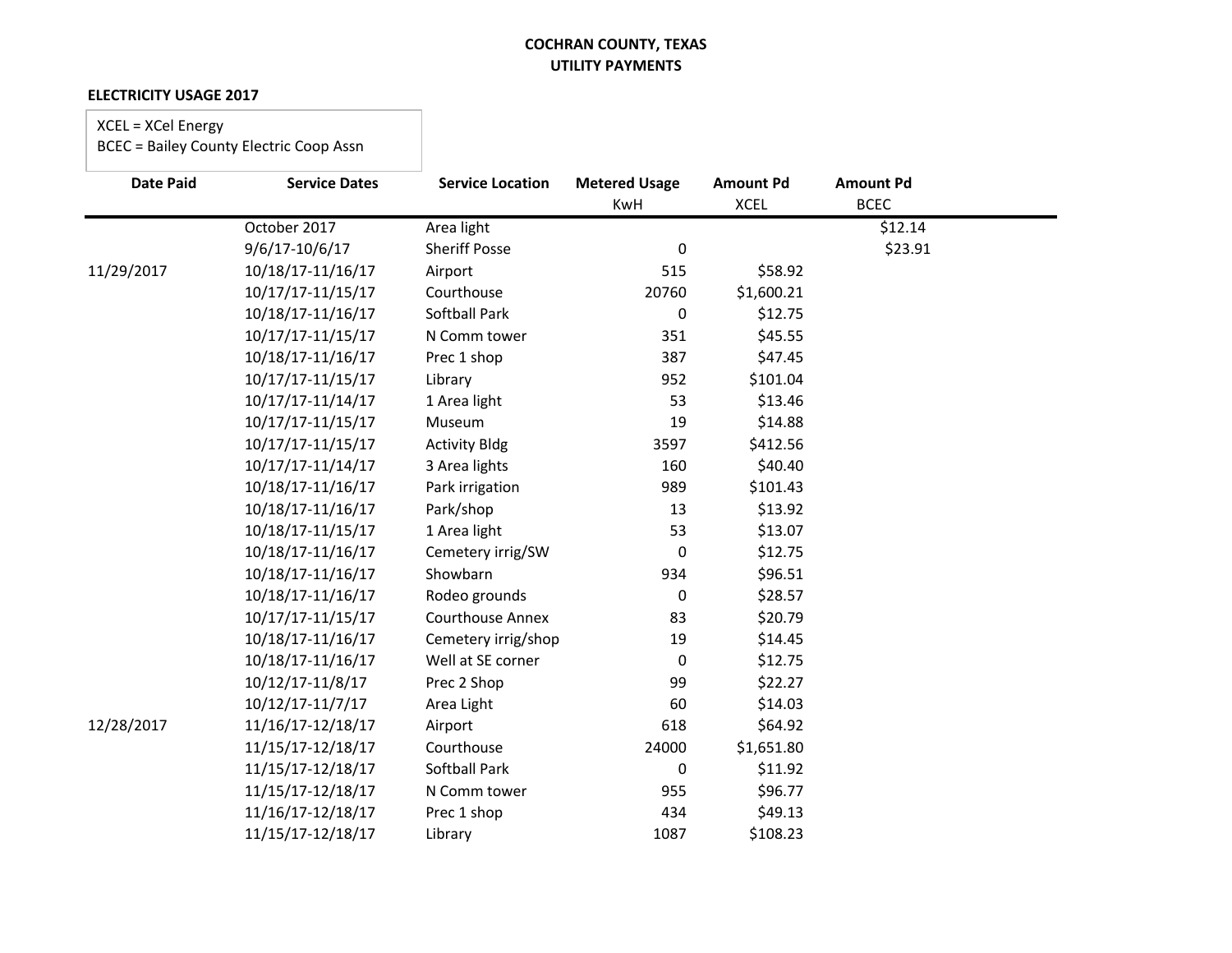#### **ELECTRICITY USAGE 2017**

### XCEL = XCel Energy

| <b>Date Paid</b> | <b>Service Dates</b> | <b>Service Location</b> | <b>Metered Usage</b><br>KwH | <b>Amount Pd</b><br><b>XCEL</b> | <b>Amount Pd</b><br><b>BCEC</b> |  |
|------------------|----------------------|-------------------------|-----------------------------|---------------------------------|---------------------------------|--|
| 12/28/2017       | 11/15/17-12/17/17    | 1 Area light            | 61                          | \$14.48                         |                                 |  |
|                  | 11/15/17-12/18/17    | Museum                  | 69                          | \$18.42                         |                                 |  |
|                  | 11/15/17-12/18/17    | <b>Activity Bldg</b>    | 5014                        | \$477.83                        |                                 |  |
|                  | 11/15/17-12/17/17    | 3 Area lights           | 182                         | \$43.38                         |                                 |  |
|                  | 11/16/17-12/18/17    | Park irrigation         | 1382                        | \$130.42                        |                                 |  |
|                  | 11/16/17-12/18/17    | Park/shop               | 222                         | \$30.94                         |                                 |  |
|                  | 11/16/17-12/17/17    | 1 Area light            | 59                          | \$14.03                         |                                 |  |
|                  | 11/16/17-12/18/17    | Cemetery irrig/SW       | 0                           | \$11.92                         |                                 |  |
|                  | 11/16/17-12/18/17    | Showbarn                | 1359                        | \$128.43                        |                                 |  |
|                  | 11/16/17-12/18/17    | Rodeo grounds           | 0                           | \$26.94                         |                                 |  |
|                  | 11/15/17-12/18/17    | Courthouse Annex        | 104                         | \$21.51                         |                                 |  |
|                  | 11/16/17-12/18/17    | Cemetery irrig/shop     | 50                          | \$16.21                         |                                 |  |
|                  | 11/16/17-12/18/17    | Well at SE corner       | 0                           | \$11.92                         |                                 |  |
|                  | 11/8/17-12/12/17     | Prec 2 Shop             | 202                         | \$30.74                         |                                 |  |
|                  | 11/8/17-12/11/17     | Area Light              | 76                          | \$14.98                         |                                 |  |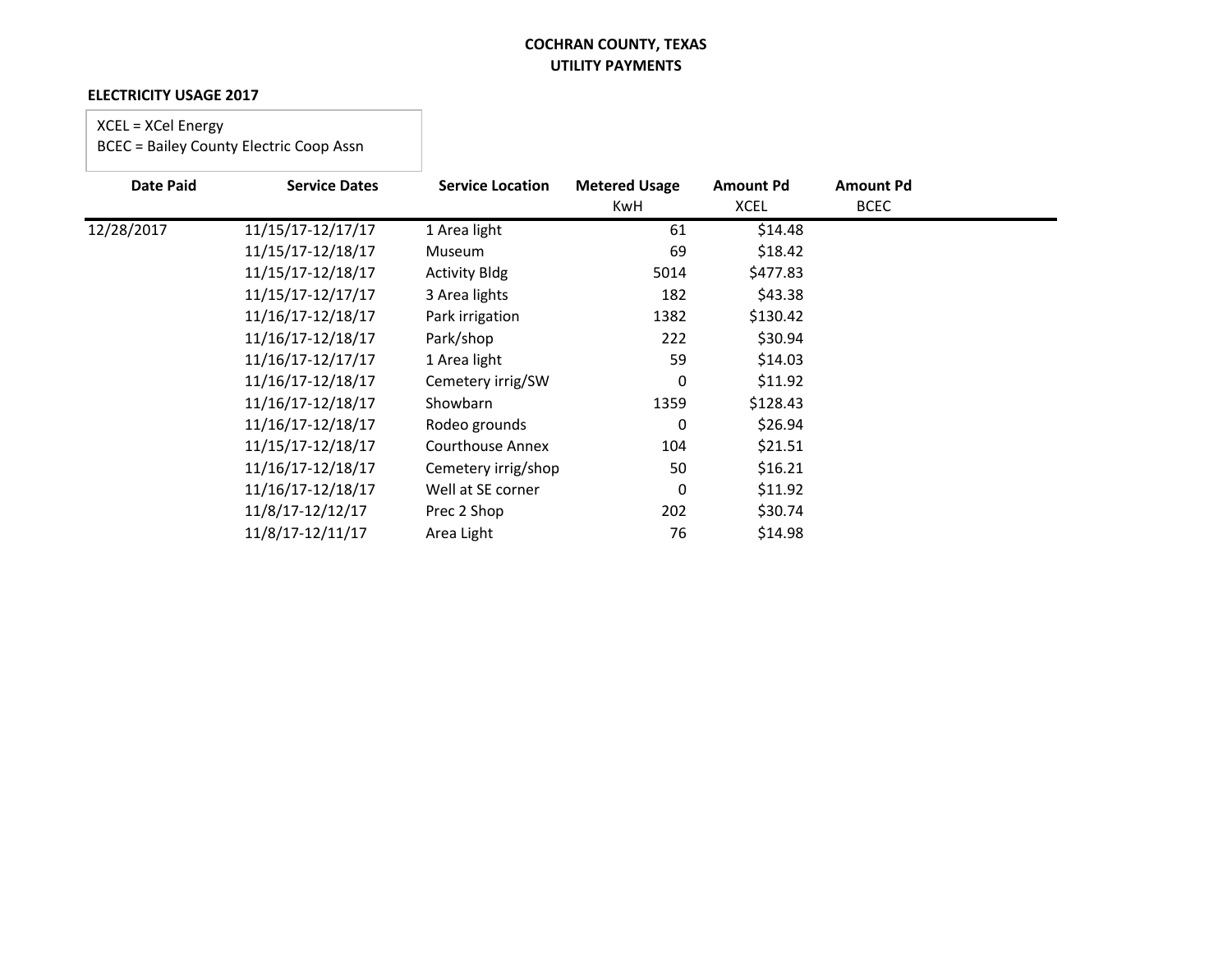#### **NATURAL GAS USAGE 2017**

City of Mrtn = City of Morton WTG = West Texas Gas, Inc. City of Wht = City of Whiteface

| <b>Date Paid</b> | <b>Service Dates</b> | <b>Service Location</b> | <b>Metered Usage</b> | <b>Amount Pd</b> | <b>Amount Pd</b> | <b>Amount Pd</b> |
|------------------|----------------------|-------------------------|----------------------|------------------|------------------|------------------|
|                  |                      |                         | <b>MCF</b>           | City of Mrtn     | <b>WTG</b>       | City of Wht      |
| 2/27/2017        | 11/16/16-12/15/16    | Prec <sub>2</sub>       | 1.2                  |                  |                  | \$16.25          |
| 1/9/2017         | 11/16/16-12/15/16    | Library                 | 18                   | \$155.00         |                  |                  |
|                  | 11/16/16-12/15/16    | Museum                  | 10                   | \$87.00          |                  |                  |
|                  | 11/16/16-12/15/16    | <b>Activity Bldg</b>    | 151                  | \$1,285.50       |                  |                  |
|                  | 11/16/16-12/15/16    | Courthouse              | 92                   | \$784.00         |                  |                  |
|                  | 11/16/16-12/15/16    | PREC. 1                 | 39                   | \$333.50         |                  |                  |
| 1/30/2017        | 12/8/16-1/4/17       | Prec 3 Shop             | 0                    |                  | \$20.72          |                  |
|                  | 12/5/16-1/4/17       | Park/Shop               | 0                    |                  | \$12.64          |                  |
|                  | 12/5/16-1/4/17       | Park/Showbarn           | 35.8                 |                  | \$263.86         |                  |
|                  | 12/16/16-1/16/17     | Prec.2 Shop             | 3.1                  |                  |                  | \$22.68          |
| 2/13/2017        | 12/15/16-1/16/17     | Library                 | 27                   | \$231.50         |                  |                  |
|                  | 12/15/16-1/16/17     | Museum                  | 28                   | \$240.00         |                  |                  |
|                  | 12/15/16-1/16/17     | <b>Activity Bldg</b>    | 147                  | \$1,251.50       |                  |                  |
|                  | 12/15/16-1/16/17     | Courthouse              | 120                  | \$1,022.00       |                  |                  |
|                  | 12/15/16-1/16/17     | Prec 1                  | 104                  | \$886.00         |                  |                  |
| 2/27/2017        | $1/4/17 - 2/1/17$    | Prec 3 Shop             | 0                    |                  | \$20.72          |                  |
|                  | $1/4/17 - 2/1/17$    | Park/Shop               | 0.9                  |                  | \$19.51          |                  |
|                  | $1/4/17 - 2/1/17$    | Park/Showbarn           | 51.7                 |                  | \$407.70         |                  |
| 3/13/2017        | 1/16/17-2/15/17      | Prec.2 Shop             | 2.1                  |                  |                  | \$16.93          |
|                  | $1/16/17 - 2/15/17$  | <b>LIBRARY</b>          | 16                   | \$138.00         |                  |                  |
|                  | $1/16/17 - 2/15/17$  | <b>MUSEUM</b>           | 21                   | \$180.50         |                  |                  |
|                  | $1/16/17 - 2/15/17$  | <b>ACTIVITY BLDG</b>    | 98                   | \$835.00         |                  |                  |
|                  | $1/16/17 - 2/15/17$  | <b>COURTHOUSE</b>       | 111                  | \$945.50         |                  |                  |
|                  | $1/16/17 - 2/15/17$  | PREC. 1                 | 34                   | \$291.00         |                  |                  |
| 3/30/2017        | $2/1/17 - 3/7/17$    | Prec 3 Shop             | 0                    |                  | 22.29            |                  |
|                  | $2/1/17 - 3/7/17$    | Park/Shop               | 0                    |                  | 13.23            |                  |
|                  | $2/1/17 - 3/7/17$    | Park/Showbarn           | 11                   |                  | 93.98            |                  |
| 4/10/2017        | 2/15/17-3/14/17      | <b>LIBRARY</b>          | 6                    | \$53.00          |                  |                  |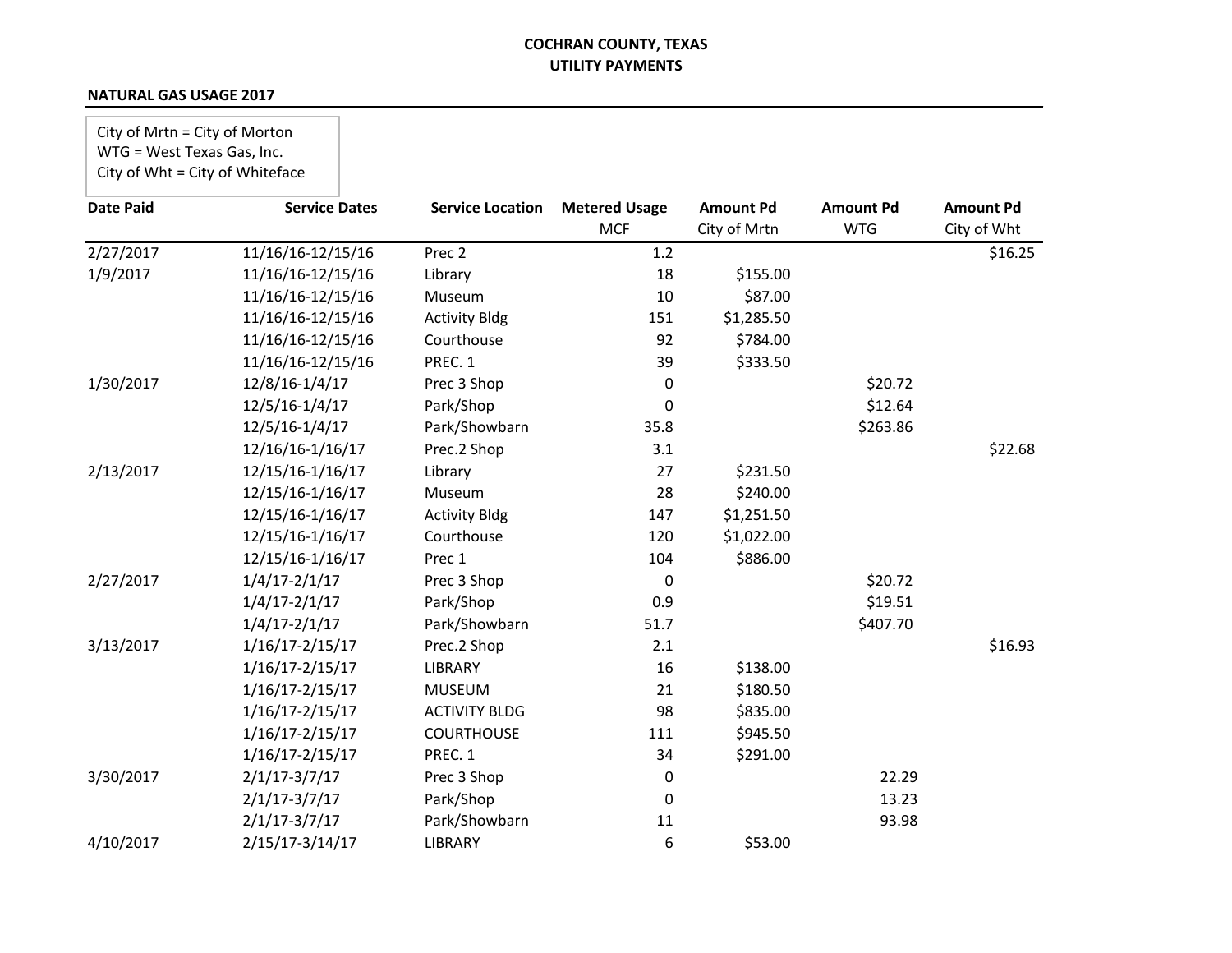| City of Mrtn = City of Morton<br>WTG = West Texas Gas, Inc. | City of Wht = City of Whiteface |                         |                                    |                                  |                                |                                 |
|-------------------------------------------------------------|---------------------------------|-------------------------|------------------------------------|----------------------------------|--------------------------------|---------------------------------|
| <b>Date Paid</b>                                            | <b>Service Dates</b>            | <b>Service Location</b> | <b>Metered Usage</b><br><b>MCF</b> | <b>Amount Pd</b><br>City of Mrtn | <b>Amount Pd</b><br><b>WTG</b> | <b>Amount Pd</b><br>City of Wht |
| 4/10/2017                                                   | $2/15/17 - 3/14/17$             | <b>MUSEUM</b>           | 15                                 | \$129.50                         |                                |                                 |
|                                                             | $2/15/17 - 3/14/17$             | <b>ACTIVITY BLDG</b>    | 62                                 | \$529.00                         |                                |                                 |
|                                                             | $2/15/17 - 3/14/17$             | <b>COURTHOUSE</b>       | 39                                 | \$333.50                         |                                |                                 |
|                                                             | $2/15/17 - 3/14/17$             | PREC. 1                 | $\overline{2}$                     | \$19.00                          |                                |                                 |
| 4/8/2017                                                    | $3/7/17 - 4/7/17$               | Prec 3 Shop             | 0                                  |                                  | 22.29                          |                                 |
|                                                             | $3/7/17 - 4/7/17$               | Park/Shop               | 0                                  |                                  | 13.23                          |                                 |
|                                                             | $3/7/17 - 4/7/17$               | Park/Showbarn           | 0.5                                |                                  | 16.52                          |                                 |
|                                                             | 3/14/17-4/17/17                 | <b>LIBRARY</b>          | 4                                  | \$36.00                          |                                |                                 |
|                                                             | $3/14/17 - 4/17/17$             | <b>MUSEUM</b>           | 12                                 | \$104.00                         |                                |                                 |
|                                                             | 3/14/17-4/17/17                 | <b>ACTIVITY BLDG</b>    | 38                                 | \$325.00                         |                                |                                 |
|                                                             | $3/14/17 - 4/17/17$             | <b>COURTHOUSE</b>       | 9                                  | \$78.50                          |                                |                                 |
|                                                             | $3/14/17 - 4/17/17$             | PREC. 1                 | $\overline{2}$                     | \$19.00                          |                                |                                 |
| 5/8/2017                                                    | 3/14/17-4/17/17                 | Library                 | 4                                  | \$36.00                          |                                |                                 |
|                                                             | 3/14/17-4/17/17                 | Museum                  | 12                                 | \$104.00                         |                                |                                 |
|                                                             | $3/14/17 - 4/17/17$             | <b>Activity Bldg</b>    | 38                                 | \$325.00                         |                                |                                 |
|                                                             | $3/14/17 - 4/17/17$             | Courthouse              | 9                                  | \$78.50                          |                                |                                 |
|                                                             | 3/14/17-4/17/17                 | PREC. 1                 | $\overline{2}$                     | \$19.00                          |                                |                                 |
| 5/30/2017                                                   | $4/7/17 - 5/8/17$               | Prec 3 Shop             | 0                                  |                                  | \$23.29                        |                                 |
|                                                             | $4/7/17 - 5/8/17$               | Park/Shop               | 0                                  |                                  | \$14.23                        |                                 |
|                                                             | $4/7/17 - 5/8/17$               | Park/Showbarn           | 0                                  |                                  | \$14.23                        |                                 |
| 5/8/2017                                                    | $3/15/17 - 4/17/17$             | Prec.2 Shop             | $\overline{2}$                     |                                  |                                | \$16.25                         |
| 6/12/2017                                                   | 04/17/17-5/15/17                | Library                 | 1                                  | \$19.00                          |                                |                                 |
|                                                             | 04/17/17-5/15/17                | Museum                  | $\mathbf{1}$                       | \$19.00                          |                                |                                 |
|                                                             | 04/17/17-5/15/17                | <b>Activity Bldg</b>    | 23                                 | \$197.50                         |                                |                                 |
|                                                             | 04/17/17-5/15/17                | Courthouse              | 4                                  | \$36.00                          |                                |                                 |
|                                                             | 04/17/17-5/15/17                | PREC. 1                 | $\mathbf{1}$                       | \$19.00                          |                                |                                 |
| 6/29/2017                                                   | $5/8/17 - 6/1/17$               | Prec 3 Shop             | 0                                  |                                  | 22.29                          |                                 |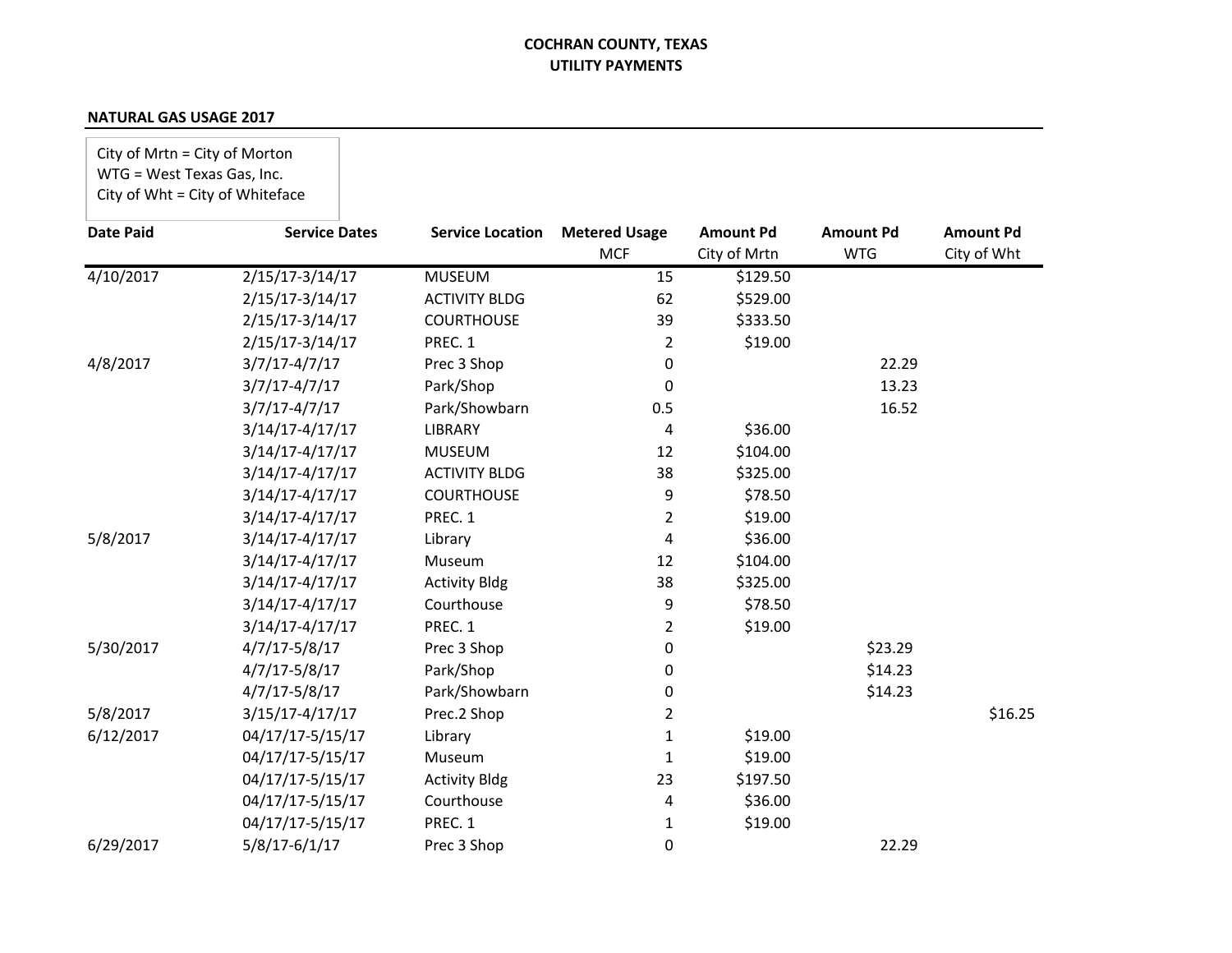| City of Mrtn = City of Morton<br>WTG = West Texas Gas, Inc. | City of Wht = City of Whiteface |                         |                                    |                                  |                                |                                 |
|-------------------------------------------------------------|---------------------------------|-------------------------|------------------------------------|----------------------------------|--------------------------------|---------------------------------|
| <b>Date Paid</b>                                            | <b>Service Dates</b>            | <b>Service Location</b> | <b>Metered Usage</b><br><b>MCF</b> | <b>Amount Pd</b><br>City of Mrtn | <b>Amount Pd</b><br><b>WTG</b> | <b>Amount Pd</b><br>City of Wht |
| 6/29/2017                                                   | $5/8/17 - 6/1/17$               | Park/Shop               | $\mathbf 0$                        |                                  | 13.23                          |                                 |
|                                                             | $5/8/17 - 6/1/17$               | Park/Showbarn           | $\mathbf 0$                        |                                  | 13.23                          |                                 |
| 6/12/2017                                                   | $4/17/17 - 5/17/17$             | Prec.2 Shop             | 1                                  |                                  |                                | \$16.25                         |
| 7/10/2017                                                   | 5/15/17-6/15/17                 | Library                 | 0                                  | \$19.00                          |                                |                                 |
|                                                             | $5/15/17 - 6/15/17$             | Museum                  | $\overline{2}$                     | \$19.00                          |                                |                                 |
|                                                             | 5/15/17-6/15/17                 | <b>Activity Bldg</b>    | 6                                  | \$53.00                          |                                |                                 |
|                                                             | 5/15/17-6/15/17                 | Courthouse              | 4                                  | \$36.00                          |                                |                                 |
|                                                             | 5/15/17-6/15/17                 | PREC. 1                 | 0                                  | \$19.00                          |                                |                                 |
| 7/28/2017                                                   | $6/1/17 - 7/6/17$               | Prec 3 Shop             | 0                                  |                                  | \$22.29                        |                                 |
|                                                             | $6/1/17 - 7/6/17$               | Park/Shop               | 0                                  |                                  | \$13.23                        |                                 |
|                                                             | $6/1/17 - 7/6/17$               | Park/Showbarn           | 0                                  |                                  | \$13.23                        |                                 |
| 8/14/2017                                                   | $5/17/17 - 6/14/17$             | Prec.2 Shop             | 0                                  |                                  |                                | \$16.25                         |
| 8/14/2017                                                   | $6/15/17 - 7/17/17$             | Library                 | 0                                  | \$19.00                          |                                |                                 |
|                                                             | $6/15/17 - 7/17/17$             | Museum                  | 1                                  | \$19.00                          |                                |                                 |
|                                                             | $6/15/17 - 7/17/17$             | <b>Activity Bldg</b>    | 4                                  | \$36.00                          |                                |                                 |
|                                                             | $6/15/17 - 7/17/17$             | Courthouse              | 4                                  | \$36.00                          |                                |                                 |
|                                                             | $6/15/17 - 7/17/17$             | PREC. 1                 | $\mathbf 0$                        | \$19.00                          |                                |                                 |
| 8/30/2017                                                   | 7/6/17-8/11/17                  | Prec 3 Shop             | 0                                  |                                  | \$22.29                        |                                 |
|                                                             | 7/6/17-8/11/17                  | Park/Shop               | 0                                  |                                  | \$13.23                        |                                 |
|                                                             | 7/6/17-8/11/17                  | Park/Showbarn           | $\mathbf 0$                        |                                  | \$13.23                        |                                 |
| 9/11/2017                                                   | 7/17/17-8/15/17                 | Prec.2 Shop             | 1                                  |                                  |                                | \$16.25                         |
| 9/11/2017                                                   | 7/17/17-8/15/17                 | Library                 | $\mathbf 0$                        | \$19.00                          |                                |                                 |
|                                                             | $7/17/17 - 8/15/17$             | Museum                  | 1                                  | \$19.00                          |                                |                                 |
|                                                             | 7/17/17-8/15/17                 | <b>Activity Bldg</b>    | 5                                  | \$44.50                          |                                |                                 |
|                                                             | 7/17/17-8/15/17                 | Courthouse              | 3                                  | \$27.50                          |                                |                                 |
|                                                             | 7/17/17-8/15/17                 | PREC. 1                 | $\mathbf 0$                        | \$19.00                          |                                |                                 |
| 9/28/2017                                                   | 8/11/17-9/6/17                  | Prec 3 Shop             | $\mathbf 0$                        |                                  | \$22.29                        |                                 |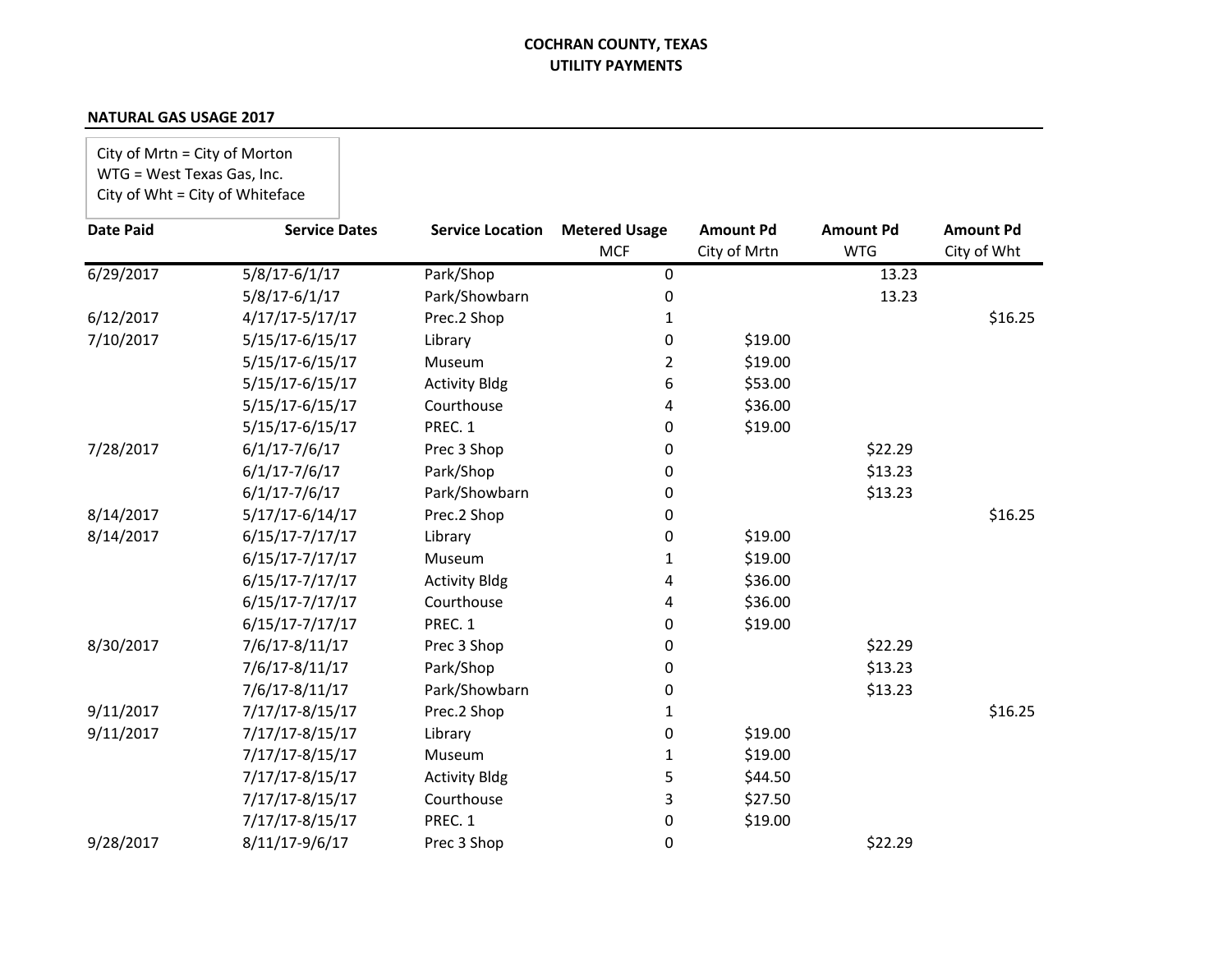| City of Mrtn = City of Morton<br>WTG = West Texas Gas Inc<br>City of Wht = City of Whiteface |                      |                         |                           |                  |                       |                  |
|----------------------------------------------------------------------------------------------|----------------------|-------------------------|---------------------------|------------------|-----------------------|------------------|
| <b>Date Paid</b>                                                                             | <b>Service Dates</b> | <b>Service Location</b> | <b>Metered Usage</b>      | <b>Amount Pd</b> | <b>Amount Pd</b>      | <b>Amount Pd</b> |
| 9/28/2017                                                                                    | 8/11/17-9/7/17       | Park/Shop               | <b>MCF</b><br>$\mathbf 0$ | City of Mrtn     | <b>WTG</b><br>\$13.23 | City of Wht      |
|                                                                                              | $8/11/17 - 9/7/17$   | Park/Showbarn           | $\mathbf 0$               |                  | \$13.23               |                  |
| 10/9/2017                                                                                    | 8/15/17-9/15/17      | Prec.2 Shop             | $\mathbf{1}$              |                  |                       | \$16.25          |
| 10/9/2017                                                                                    | 8/15/17-9/15/17      | Library                 | 0                         | \$19.00          |                       |                  |
|                                                                                              | 8/15/17-9/15/17      | Museum                  | 1                         | \$19.00          |                       |                  |
|                                                                                              | 8/15/17-9/15/17      | <b>Activity Bldg</b>    | 4                         | \$36.00          |                       |                  |
|                                                                                              | 8/15/17-9/15/17      | Courthouse              | 4                         | \$36.00          |                       |                  |
|                                                                                              | 8/15/17-9/15/17      | PREC. 1                 | 0                         | \$19.00          |                       |                  |
| 10/30/2017                                                                                   | 9/6/17-10/10/17      | Prec 3 Shop             | 0                         |                  | \$22.29               |                  |
|                                                                                              | 9/7/17-10/9/17       | Park/Shop               | 0                         |                  | \$13.23               |                  |
|                                                                                              | 9/7/17-10/9/17       | Park/Showbarn           | 0                         |                  | \$13.23               |                  |
| 11/13/2017                                                                                   | 9/15/17-10/16/17     | Prec.2 Shop             | 0                         |                  |                       | \$16.25          |
| 11/13/2017                                                                                   | 9/15/17-10/16/17     | Library                 | 1                         | \$19.00          |                       |                  |
|                                                                                              | 9/15/17-10/16/17     | Museum                  | $\overline{2}$            | \$19.00          |                       |                  |
|                                                                                              | 9/15/17-10/16/17     | <b>Activity Bldg</b>    | 4                         | \$36.00          |                       |                  |
|                                                                                              | 9/15/17-10/16/17     | Courthouse              | 3                         | \$27.50          |                       |                  |
|                                                                                              | 9/15/17-10/16/17     | PREC. 1                 | 1                         | \$19.00          |                       |                  |
| 11/29/2017                                                                                   | 10/10/17-11/8/17     | Prec 3 Shop             | $\mathbf 0$               |                  | \$22.29               |                  |
|                                                                                              | 10/9/17-11/8/17      | Park/Shop               | 3.2                       |                  | \$34.97               |                  |
|                                                                                              | 10/9/17-11/8/17      | Park/Showbarn           | $\mathbf 0$               |                  | \$13.23               |                  |
| 11/13/2017                                                                                   | 9/15/17-10/16/17     | Prec.2 Shop             | 0                         |                  |                       | \$16.25          |
| 11/13/2017                                                                                   | 10/16/17-11/15/17    | Library                 | $\overline{7}$            | \$61.50          |                       |                  |
|                                                                                              | 10/16/17-11/15/17    | Museum                  | $\mathbf{1}$              | \$19.00          |                       |                  |
|                                                                                              | 10/16/17-11/15/17    | <b>Activity Bldg</b>    | 41                        | \$350.50         |                       |                  |
|                                                                                              | 10/16/17-11/15/17    | Courthouse              | 22                        | \$189.00         |                       |                  |
|                                                                                              | 10/16/17-11/15/17    | PREC. 1                 | 3                         | \$27.50          |                       |                  |
| 12/28/2017                                                                                   | 11/8/17-12/5/17      | Prec 3 Shop             | $\mathbf 0$               |                  | \$22.29               |                  |